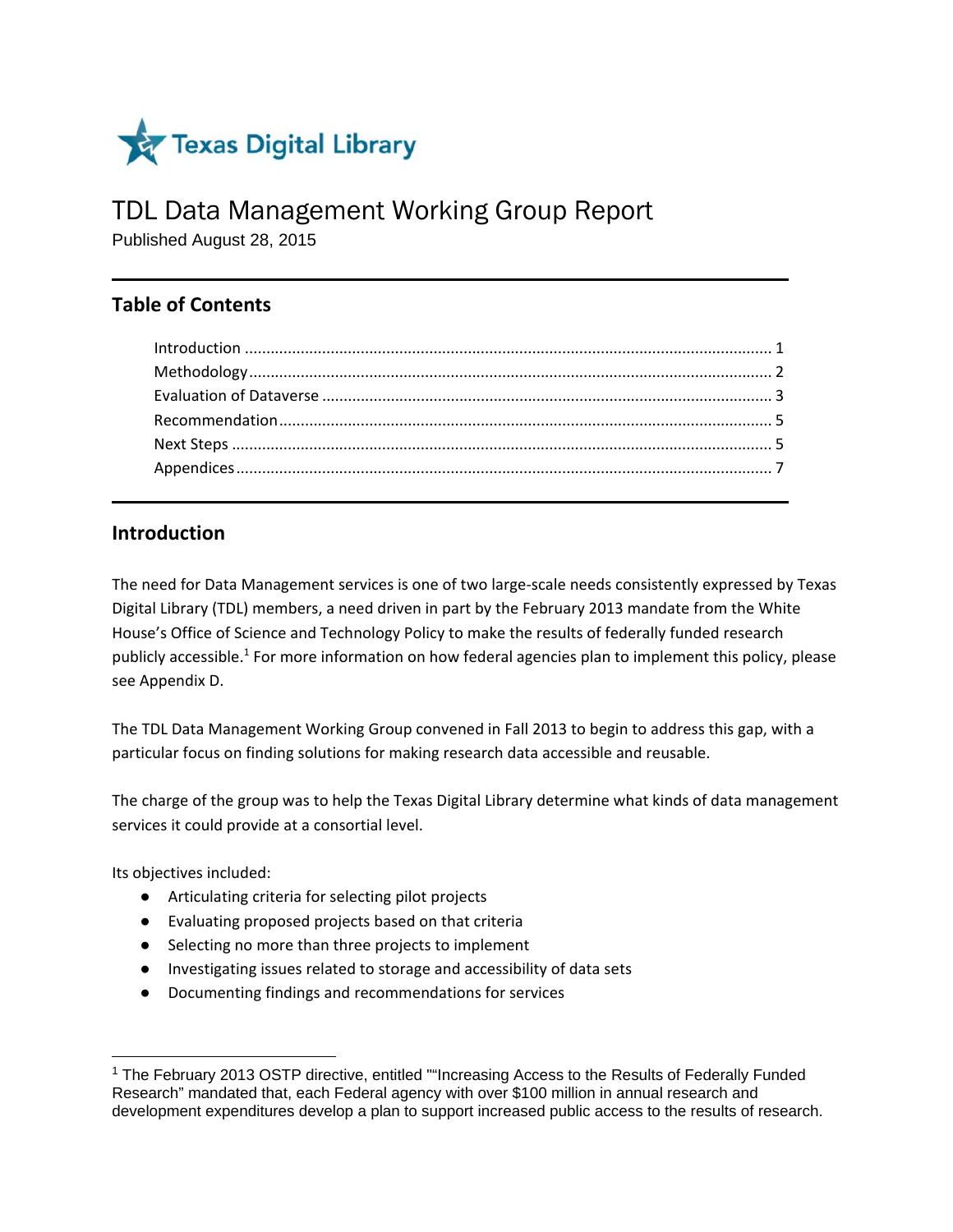In an effort to envision services that address a wide range of research needs, the TDL enlisted representatives from libraries of varying sizes, public and private, and research foci to participate. Members of the group included: Bruce Herbert, PhD (Chair), Texas A&M Libraries; Martha Buckbee, UT Southwestern Medical Library; Jeremy Donald, Trinity University; Maria Esteva, PhD, Texas Advanced Computing Center; Colleen Lyon, UT Austin; Christie Peters, University of Houston Libraries; Kristi Park, Texas Digital Library; Ryan Steans, Texas Digital Library; and Santi Thompson, University of Houston Libraries.

# **Methodology**

Following an initial period of review and self‐education about a number of data management platforms (including DSpace, Dataverse, Hubzero, and Figshare), the TDL Data Management Working Group took several steps to undertake an effective evaluation of possible consortial data management services. These included:

Development of Researcher Use Cases. These use cases define the scope, workflows, technology requirements, and necessary policies to fulfill three common use cases in which a researcher might seek out a data repository to manage and/or publish research data. (See Appendix A)

Development of Evaluation Matrix. Next, the group translated the needs outlined in the Researcher Use Cases into discrete, measurable requirements for use in evaluating potential technology platforms. This work resulted in an Evaluation Matrix. (See Appendix B)

Testing. The committee performed testing in two phases: a first phase to determine what was possible in each system and to ensure that the systems were optimally configured for the testing criteria, and a second final evaluation phase to rate each system using the Evaluation Matrix.

As it moved into the testing phase, the working group decided to limit further review to Dataverse and Hubzero. It was determined that further evaluation of DSpace, the capabilities and limitations of which TDL has deep knowledge and understanding, was unnecessary. Figshare, a commercial product, was removed from consideration because of budgetary considerations.

Consequently, Texas Digital Library staff implemented testing installations of both Hubzero and Dataverse. One team performed an initial evaluation of Hubzero and a second team evaluated Dataverse, according to the "Phase 1" parameters. Following a discussion of Phase 1 testing results, the group decided to continue with Phase 2 testing of Dataverse only. This decision was based on two factors: (1) the perceived complexity and resource-intensiveness of Hubzero, both from a technology and organizational perspective and (2) the conclusion that Dataverse, at least after Phase 1 testing was completed, seemed to meet many of the group's requirements for a successful data repository service.

For the second phase of testing, the working group held an in‐person meeting to conduct a thorough group evaluation of Dataverse using the Evaluation Matrix. The group rated each criterion on both its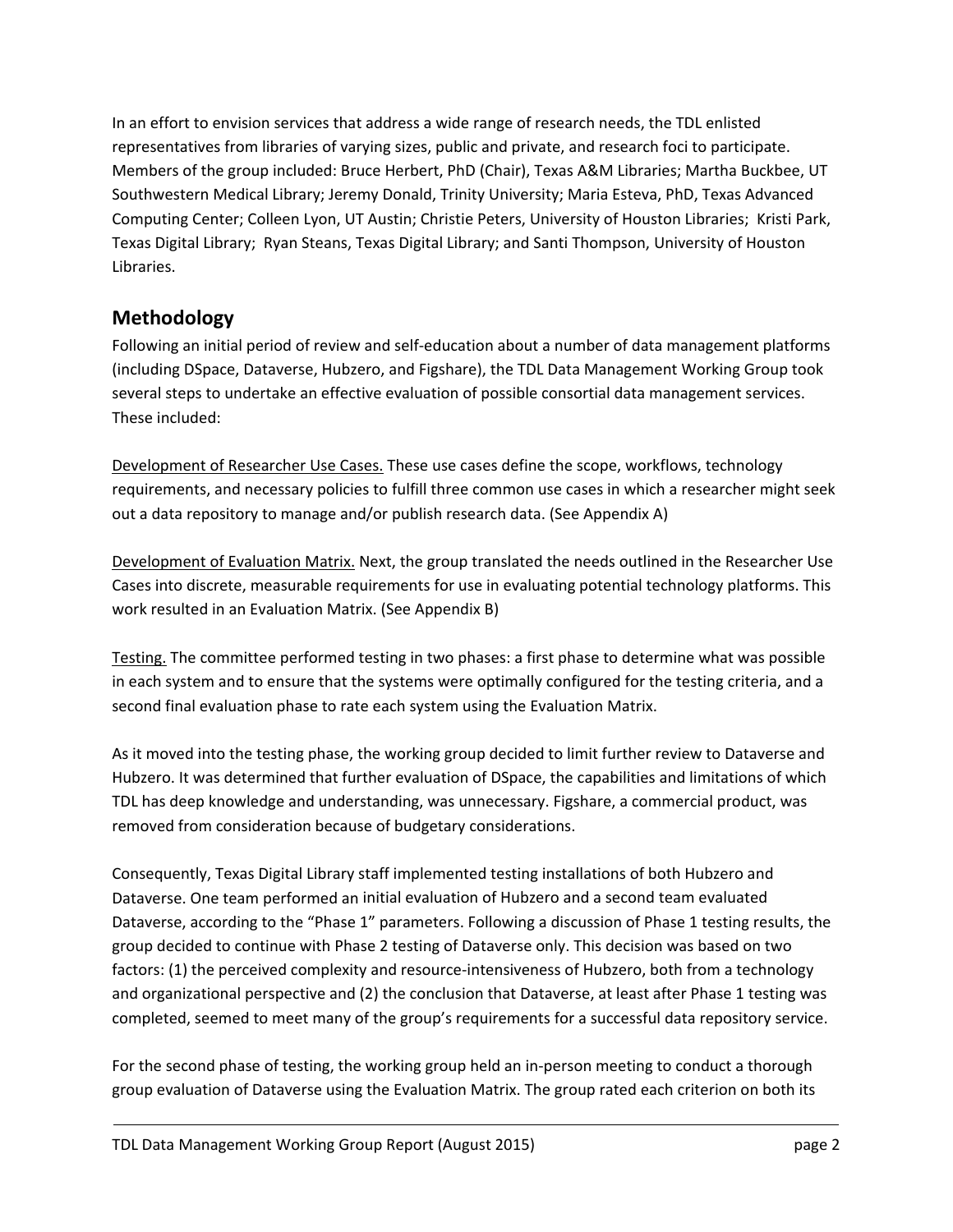importance and on how well the system performed. The results of these ratings were compiled and analyzed to produce an evaluation of Dataverse's strengths and weaknesses as a consortial data repository platform.

# **Evaluation of Dataverse**

To review the full results of the Dataverse testing exercise, please see Appendix C. Importance levels listed are on a scale of 0‐3, with 3 being most important. The scores listed are the average of the scores given by working group members.

# **Strengths**

The in‐person evaluation generated numerous advantages for a researcher looking to deposit or access data. Dataverse has the flexibility to work with a variety of file formats, offers a user‐friendly interface for ingesting or downloading content, generates DOIs and links to other identifiers to encourage long‐ term access and interoperability among systems, and incorporates a robust metadata platform. The full list of strengths include:

- File formats--the system ingests a variety of file formats (PDF, Excel, .hdf, .tar, .img, .tif, .gdb, .zip.) It is unclear if the system notifies you when a file is out of compliance (or if there is an option for non‐compliance). **Importance: 3**
- Platform offers user the ability to drag and drop files from their desktop. Unclear how it would interact with other file destinations (including Dropbox). **Importance: 3**
- The system provides licensing information for data ingested into the repository. The default value is CC0. **Importance: 3**
- The system accounts for version changes to datasets and routinely asks users what type of version change (major or minor) they are making. **Importance: 3**
- The system generates DOIs for each dataset. **Importance: 3**
- User Authentication -- the system has the ability to approve or deny access to the system and its functionality based on specified groups or affiliations. **Importance: 3**
- The system links to a wide number of associated documents and author credentials, including ORCID, object DOIs, grant numbers, ETD handles. Does not link to author profile pages, ETD handles, or Data Management Plans. **Importance: 3**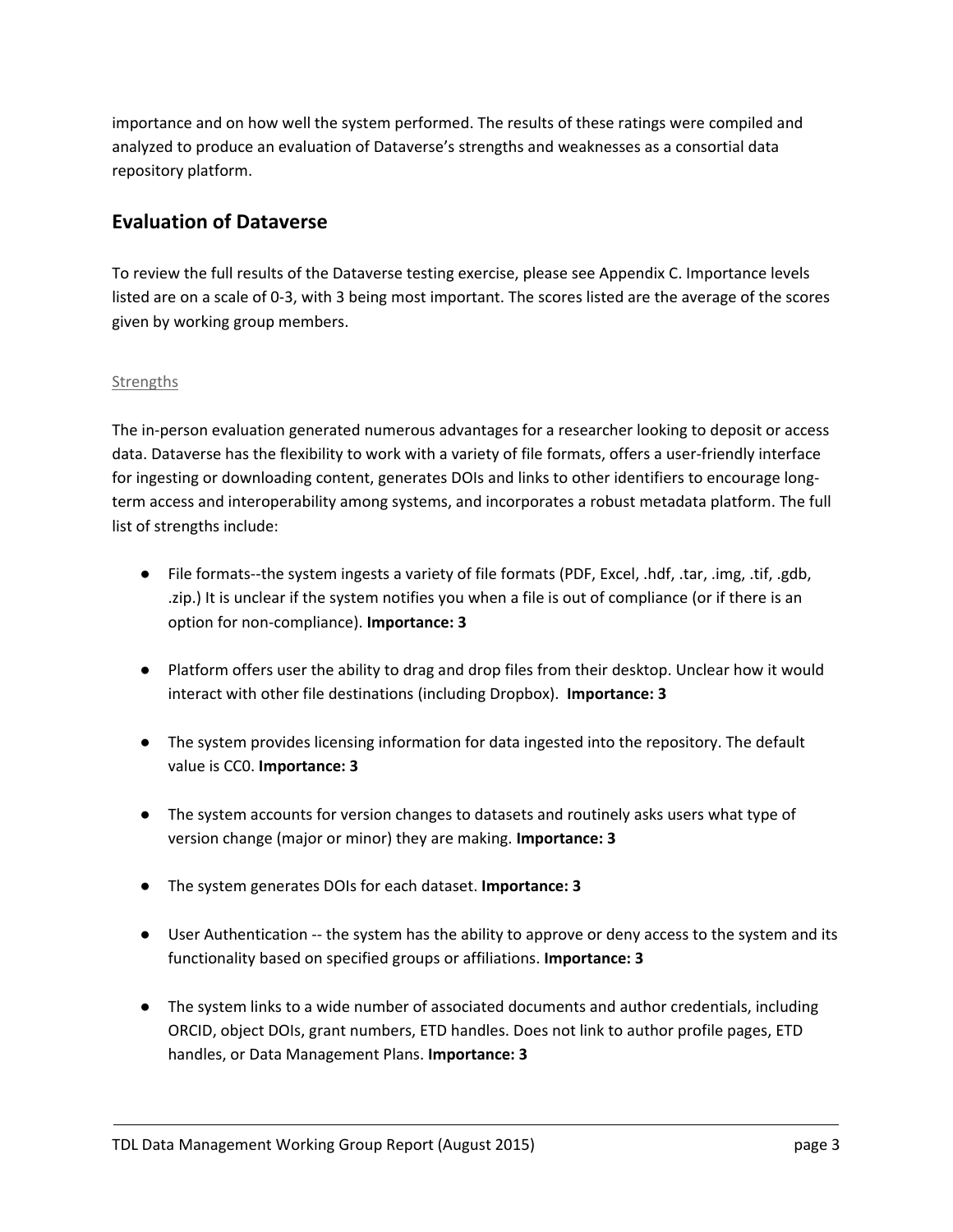- Data consumers are provided with both rich metadata as well as operational reuse information, e.g., a README file, at the discretion of the inputter. **Importance: 3**
- Access levels--differing access levels can be customized for users, with a variety of access levels (e.g., to specific datasets) to choose from. **Importance: 2.8**
- The system has a default CC0 license for ingested content. It may be configured to offer other options to the inputter. **Importance: 2.8**
- Database File Formats: Dataverse successfully ingests db, GIS db, SQL db files.. **Importance: 2.6**
- The system can accommodate GIS data. **Importance: 2.6**
- The system allows data ingester to share unpublished data with others. **Importance: 2.6**
- The system has the ability to require users to enter certain metadata fields before successful ingest, and it offers many helpful options for users to select and populate metadata fields. **Importance: 2**
- The system articulates appropriate uses of the data; it absolves the data creator from responsibility if data is used illegally or inappropriately. **Importance: 1**

#### Weaknesses:

The in‐person evaluation also identified several weaknesses with Dataverse, particularly around limitations for embargoing data and exporting it from the system. The working group is aware of the weaknesses, however, and does not view them as barriers to acquiring data sets and making them accessible. The full list of weaknesses include:

- The system does not alert user of copyright issues or policies, or require the user to agree to statements regarding the copyright of the material they seek to upload prior to the ingest of content. **Importance: 3**
- Data Export ‐‐ the system does not allow for the batch export of data. **Importance: 3**
- Data reuse information--the system contains some metadata fields that would provide reuse information to the user (e.g., software version). These fields must be completed once content is uploaded to repository. **Importance: 2.8**
- The system offers no direct embargo option upon ingest. Users can restrict access to data or choose to unpublish it within the repository. **Importance: 2.8**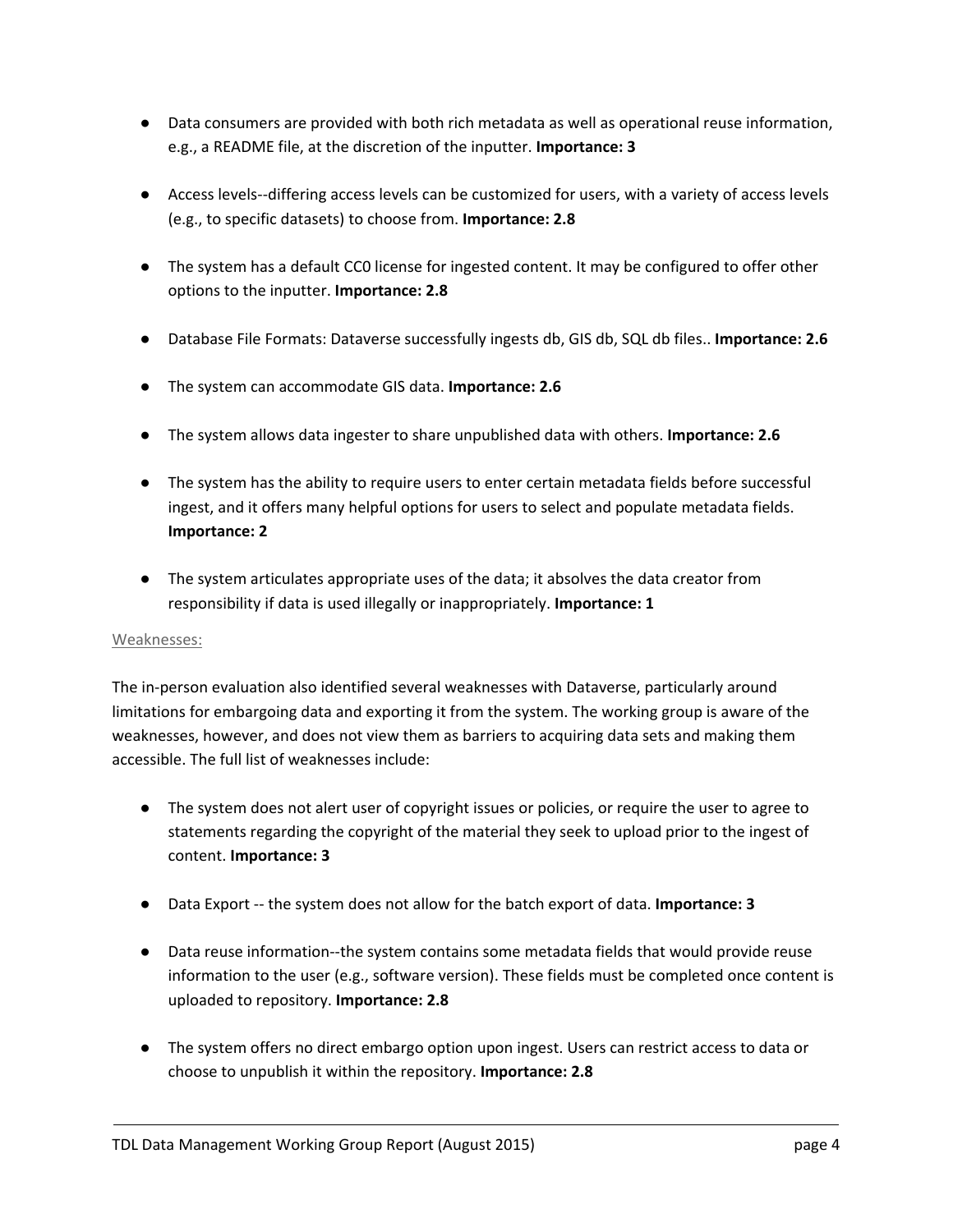- Metadata export--the system has only a limited number of metadata fields, associated with the citation information of an object, that can be exported. **Importance: 2.6**
- Embargoes for Dataverses and files are not announced to the user either in the search results or 'record' views for items. Users would be unable to determine when a locked dataset or file would become available for download. **Importance: 2.4**
- Controlled vocabulary terms are offered only as a broad list of subjects (e.g., 'Social Sciences"). **Importance: 2.33**
- The system does not notify user on institutional preservation policy regarding storage. **Importance: 2.2**
- Preservation normalization -- the system does not normalize objects to preferred file formats to support long‐term preservation. **Importance: 1.8**

# **Recommendation**

After testing the list of requirements against the system, the TDL Data Management Working Group agreed that Dataverse provides the best combination of system performance and robustness, user ease, platform scalability, and an active open source community that responds to the evolving needs of the user community. The group recommends that TDL, through its membership, adopt Dataverse to facilitate the discovery of research data and its associated metadata.

# **Next Steps**

TDL should convene a Dataverse Implementation Working Group to establish a statewide repository for storing and providing access to research data. Over a 12 month period, members of the working group should focus on key areas to ensure the system offers services that meet the needs of researchers, including:

- Costs and possible funding models
- Technical configuration
- Outreach, workflows and training
- Policy and governance
- Metadata

The implementation working group should approach this work in three key phases: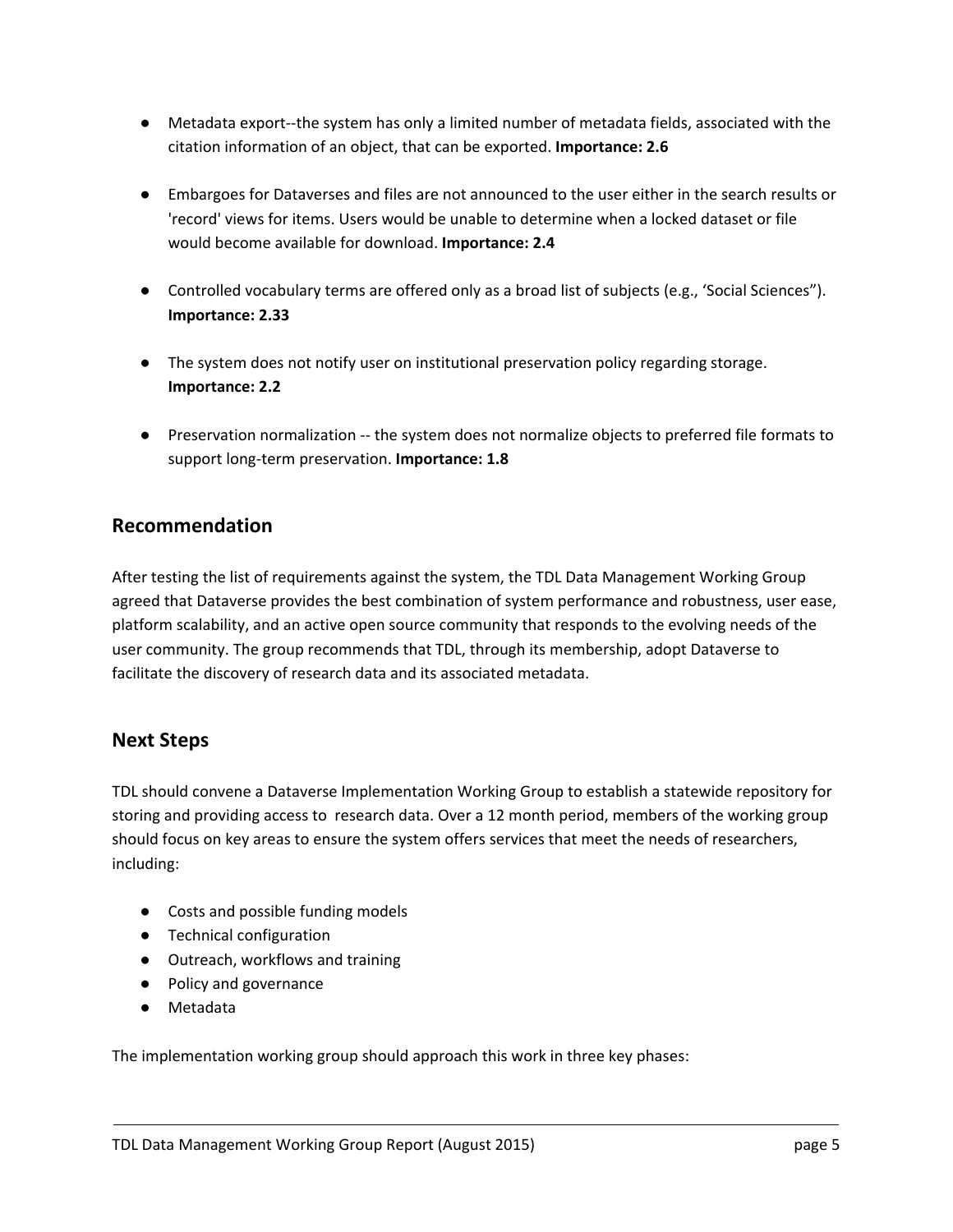- 1. Conduct a pilot implementation of the repository, to be completed by March 2016
- 2. Assess and refine the pilot implementation, to be completed by June 2016
- 3. Launch a full implementation, to be completed by September 2016

Upon completion, the Dataverse repository will offer researchers in TDL member schools the ability to meet federal and grant required mandates, to share their work in more transparent and accessible ways, and to allow others to reuse their work to leverage and expand research.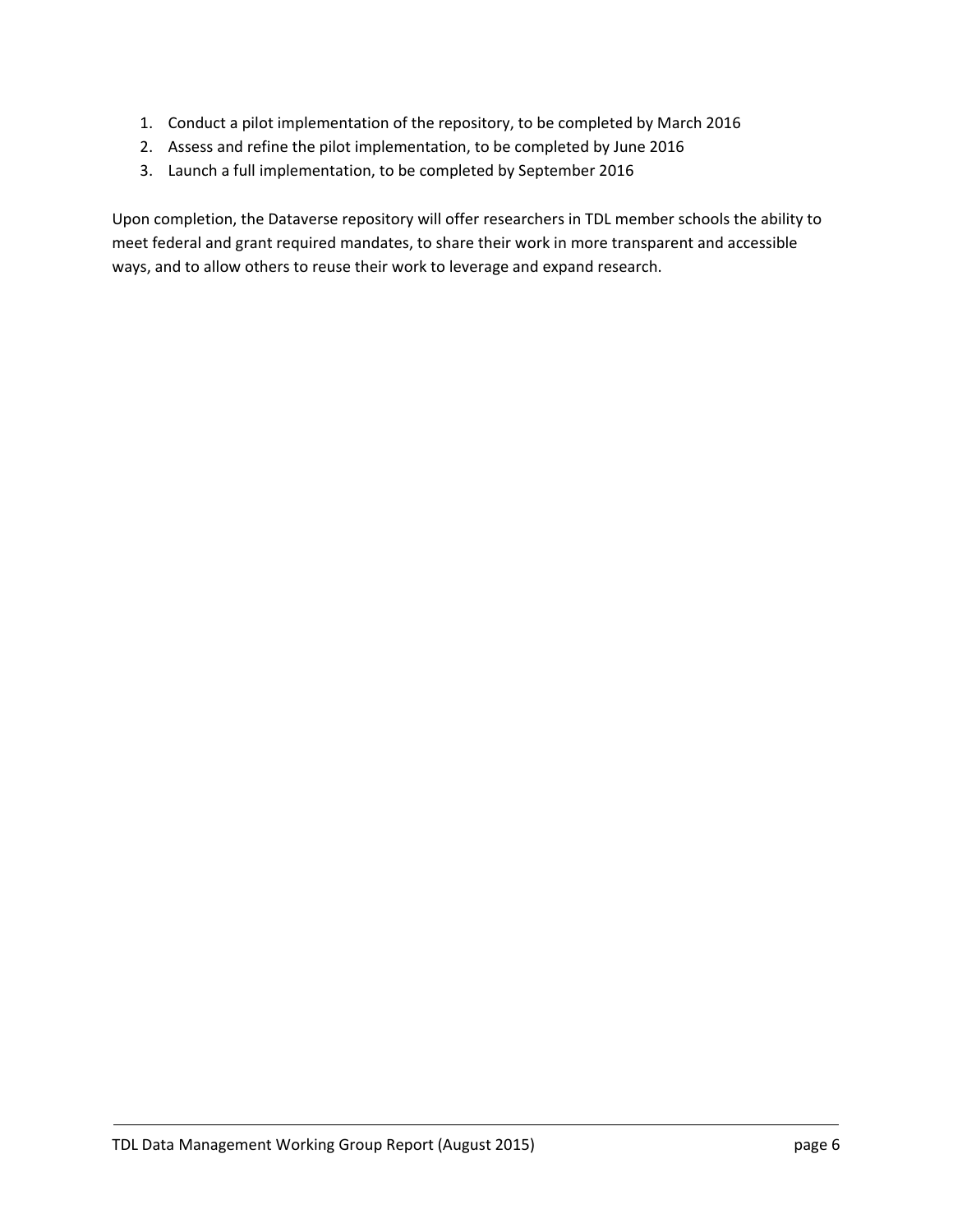# **Appendices**

Appendix A: Researcher Use Cases

Appendix B: Evaluation Matrix

Appendix C: Final Testing Results

Appendix D: Emerging Public Access Mandates of Federal Agencies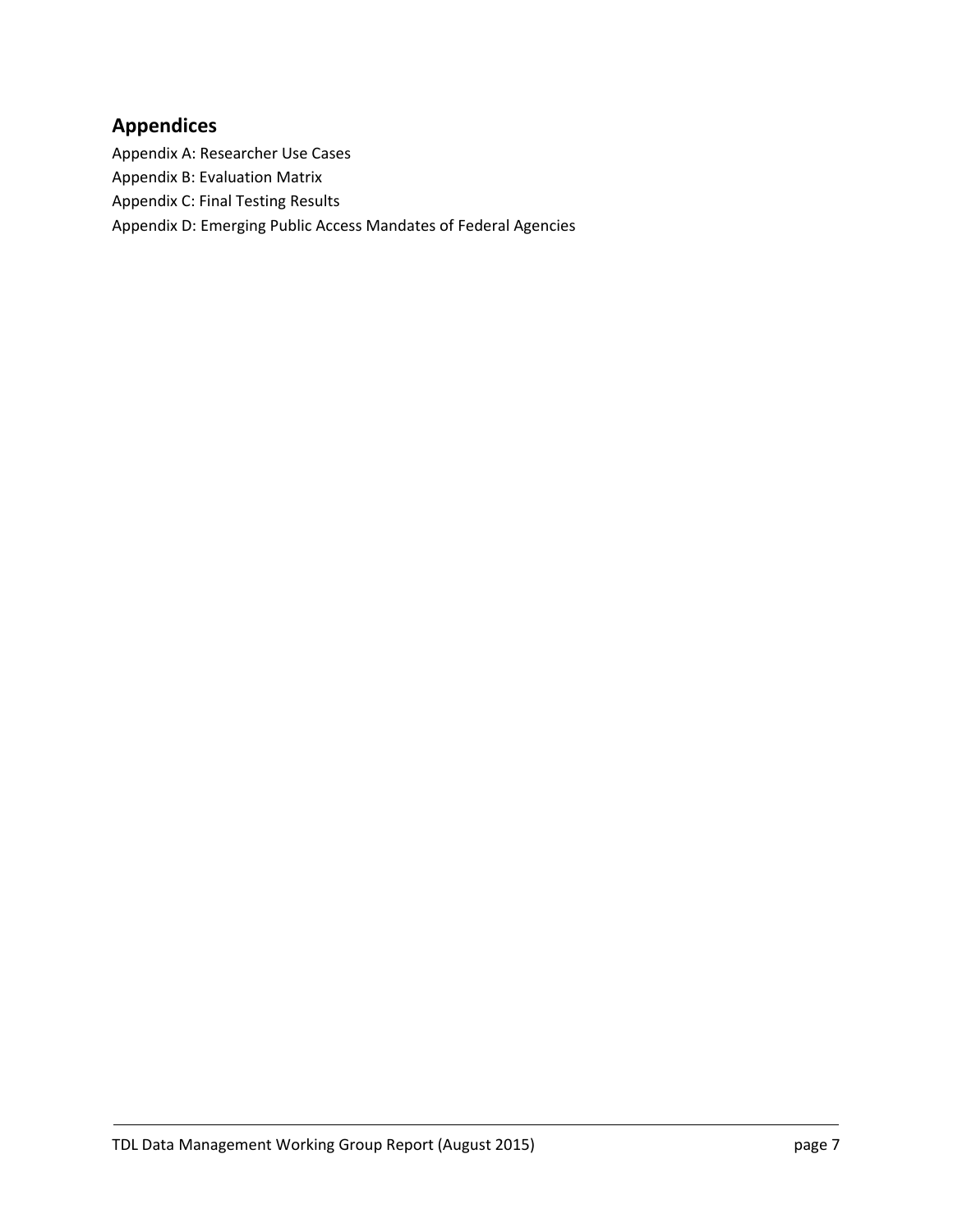# **Appendix A: Researcher Use Cases**

**Title:** Researcher needs to make their research data publicly available

# **Primary Actor**

Primary actors may include PIs of federally funded research, researchers working on unfunded research or funded research with no retention requirements, and graduate students working on theses, dissertations, or other data‐generating projects.

### **Scope**

#### 1. Funded research

The emerging federal mandates to require researchers to make the federally‐funded research publicly accessible after the research project has ended. Federal agencies (will) require research data to be publically accessible six months to a year after the project ends. A few foundations also require public access to funded research results.

Under this scenario, it is common that the researcher might not really care if the data is usable. The PIs are mostly focused on ease of ingestion and controlling access until required to release data in order to meet compliance with the federal mandates with as little work as possible.

In addition, TAMU compliance folks are very interested in having easy methods of monitoring research data sets that have been curated in a repository and made publically accessible. They would likely want to query a repository database through an API on a routine basis so they can monitor all research projects at an institution and develop compliance reports.

#### 2. Unfunded research

The number of journals that allow or even require sharing the data used in a paper are growing. This requires specifying that data are deposited publicly and list the name(s) of repositories along with digital object identifiers or accession numbers for the relevant datasets.

Example, PLOS One data sharing policies: http://www.plosone.org/static/policies#sharing

3. Graduate Student Research that is associated with the student's thesis or dissertation

Archiving research data along with a thesis and dissertation may protect against loss of the data as the student moves away from the university and enhance the usefulness of our ETD collections.

#### **Workflow**

- A. Funded research
	- Upload the data
	- Describe the data
	- Obtain permissions for inclusion of copyrighted data used in research (if necessary)
	- Submit uploaded and described data set for review (if necessary)
	- Publish the data
	- The data repository generates a citation for the data set using system-generated identifier, such as a digital object identifier
- B. Unfunded research
	- Same as A
- C. Graduate student research that is associated with the student's thesis or dissertation
	- Same as A, but upload data with thesis or dissertation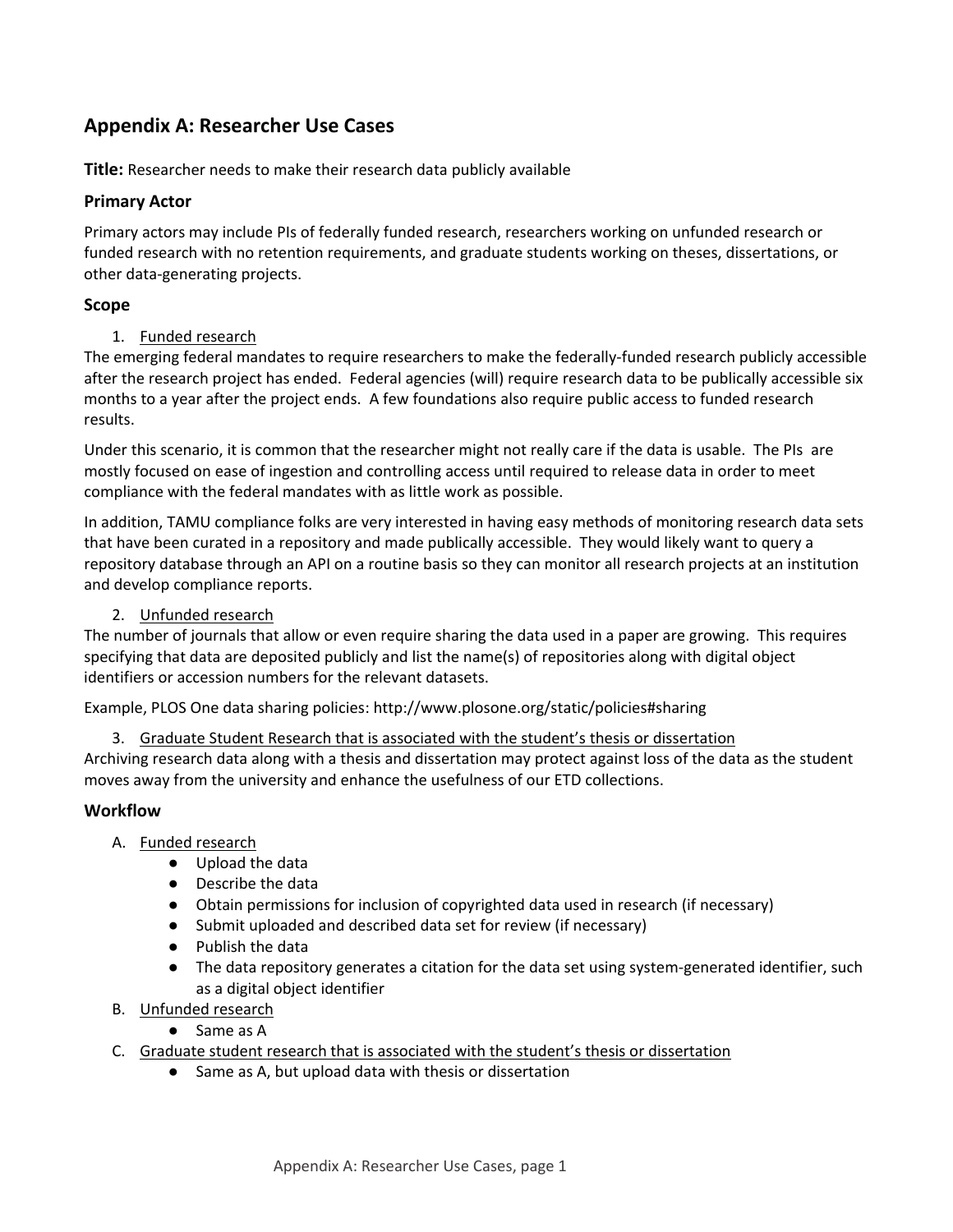# **Repository Policies**

Terms of Deposit

- Requirements for researchers to curate data in repository
	- Appropriate data by author, type of data, and significance of data.
	- Required metadata

Copyright Infringement Notification

Accessibility Statement

Collection Policy

● Designated community

Terms of Use

- Modification of the agreement. The next TDL working group will need to determine whether researchers can modify the terms of the agreement a la carte.
- Eligibility, registration, access and termination
	- Embargoes
	- Data controlled by Institutional Review Board. As an example, see Restrictions on the Policies of Harvard's Dataverse site (http://best-practices.dataverse.org/harvard-policies/harvard-termsof‐use.html).
- Privacy and confidentiality
- Conduct
	- Intellectual property rights (faculty, school, student) . This could be covered by selecting licensing options at ingest (I.9) or confirming copyright (I.3) and displaying licensing information for the user (A.9).
	- Licensing agreement for copyrighted or CC data sets
- Disclaimers

Digital Preservation

- Preservation Policy
- Preservation strategies and workflows
- File format recommendations

# **Repository Features**

Simple ingestion

Controlled vocabulary

Provide DOI so data has a citation

Allow grant number, ORCID, DOI, and/or ETD handle to be linked to data sets.

Repository has an API allowing compliance officers to generate reports of data availability

For ETDs, update Vireo to manage both ETD and data ingestion in different repositories.

Ability to ingest large data sets or data sets of specific formats.

Licensing options for data (both CC and other types of licenses)

Link to data management plan/compliance plans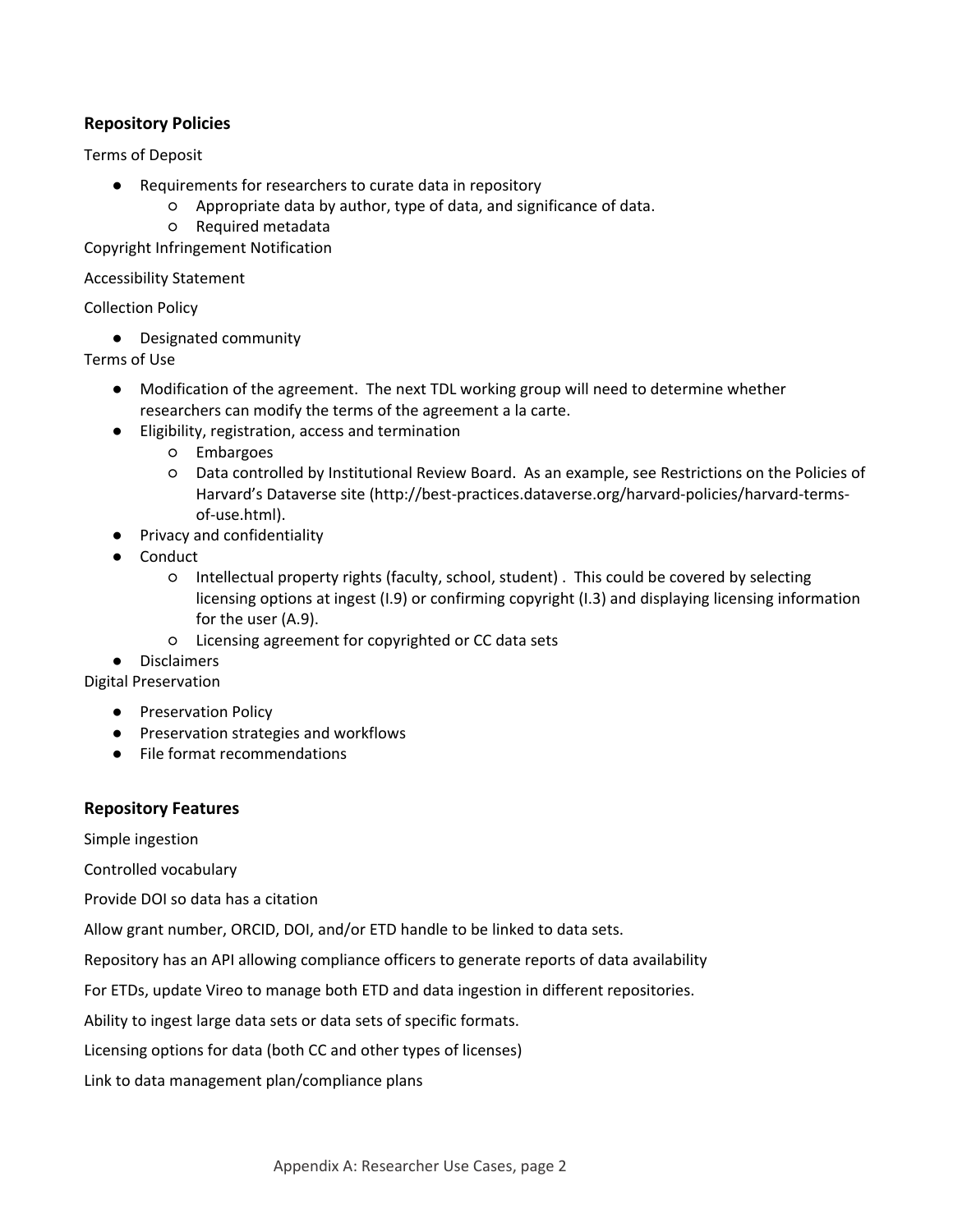Flexibility with metadata schema

‐‐metadata templates for various data formats

Special types/formats of data can be accommodated, specifically:

- ‐ Databases (static vs. actively manipulated)
- ‐ GIS data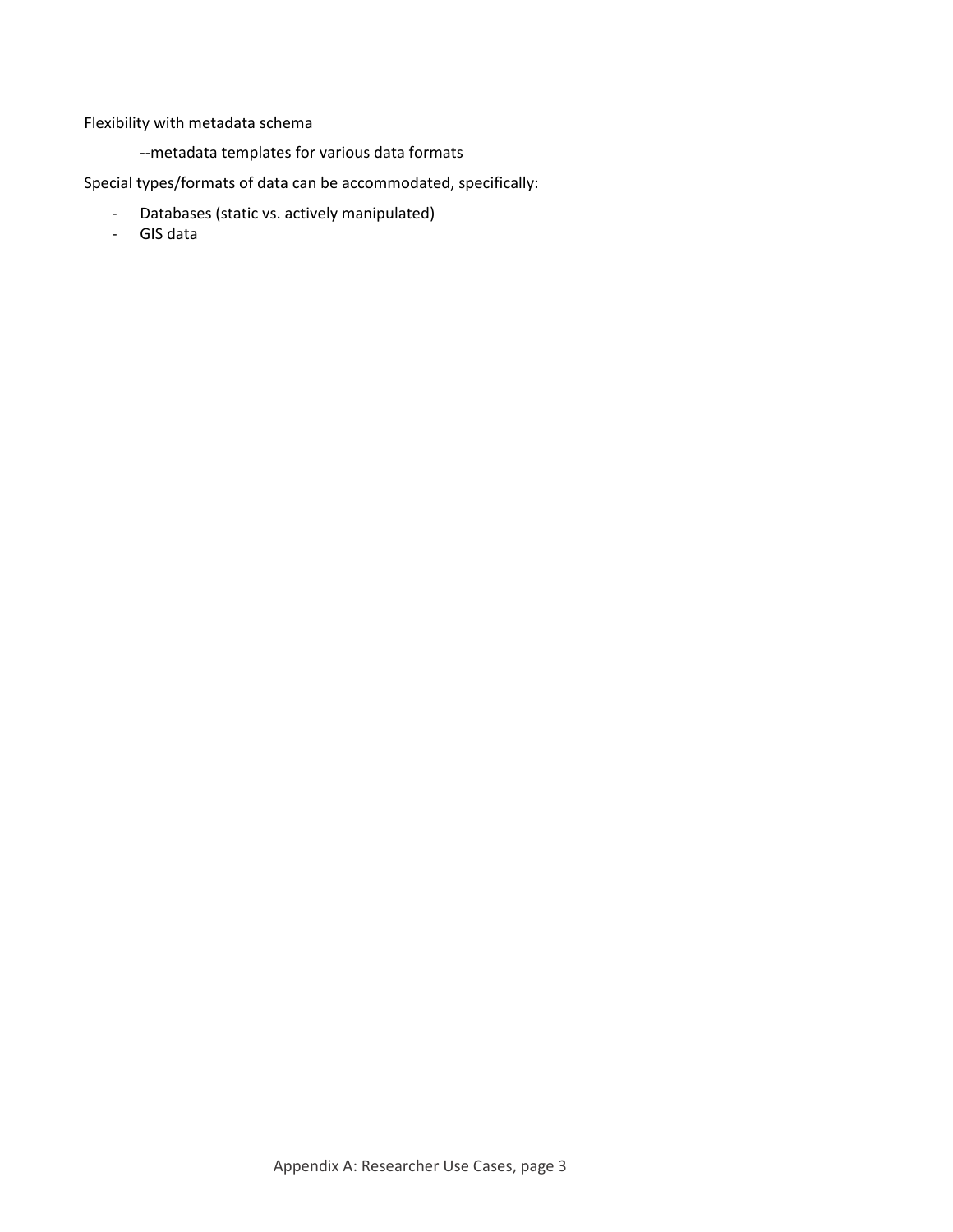**Title:** Researcher needs a virtual research environment to share active data, which may or may not be publicly accessible, within a prescribed collaborative network

#### **Primary Actor**

Researchers involved in collaborative networks.

# **Scope**

All researchers operate in collaborative networks. Sometimes these networks are formal, such as an advisor and her students or a team of researchers working on a grant funded project, or they can be more loosely coupled groups of researchers conducting similar work. Data sharing may provide these loosely coupled groups a competitive advantage. A collaborative network allows researchers to share data while projects are being conducted, schedule data ingestion while projects are ongoing, and set a public release date that complies with various retention policies.

# **Workflow**

- Log in to a shared environment
- Create a project
	- Invite collaborators
	- Create or upload data to be shared with collaborators
- Work on collaborative project (using features listed below)
- Conclude project
- Select data for long-term preservation and archiving
	- Data is curated in the system or exported to another repository
		- Cite copyrighted data used in research (if necessary)
	- o Publish to institutional repository
		- **Describe the data**
		- Cite copyrighted data used in research (if necessary)
		- **Submit uploaded and described data set for review (if necessary)**
		- **Publish the data**
		- Cite data set using system-generated identifier

# **Repository Policies** (https://purr.purdue.edu/)

#### Terms of Deposit

- Requirements for researchers to curate data in repository
	- Appropriate data by author, type of data, and significance of data.
	- Required metadata

Copyright Infringement Notification

#### Accessibility Statement

#### Collection Policy

● Designated community

#### Terms of Use

- Modification of the agreement. The next TDL working group will need to determine whether researchers can modify the terms of the agreement a la carte.
- Eligibility, registration, access and termination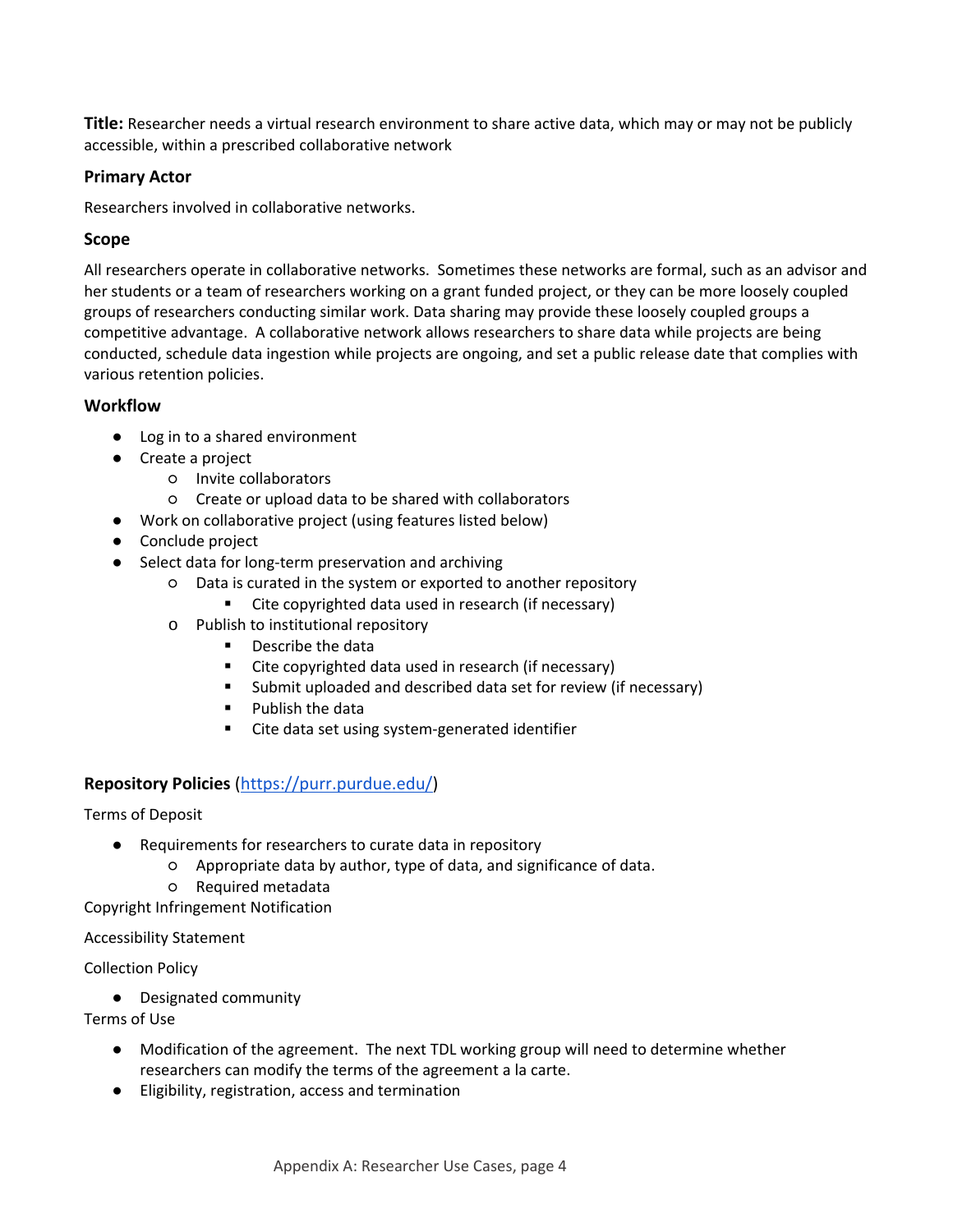- Embargoes
- Data controlled by Institutional Review Board. As an example, see Restrictions on the Policies of Harvard's Dataverse site (http://best-practices.dataverse.org/harvard-policies/harvard-termsof‐use.html).
- Privacy and confidentiality
- Conduct
	- Intellectual property rights (faculty, school, student) . This could be covered by selecting licensing options at ingest (I.9) or confirming copyright (I.3) and displaying licensing information for the user (A.9).
	- Licensing agreement for copyrighted or CC data sets

● Disclaimers

Digital Preservation

- Preservation Policy
- Preservation strategies and workflows
- File format recommendations

#### **Repository Features**

Updates and microblogging

To‐do lists

Project notes

● Notification of updates

Project team

● Allow data to be selectively shared with collaborators.

File management

- Version control tracking
- Embed repository ingestion process in a collaborative platform like Hubzero.

Publishing

● DOI

Customize access levels to lalow data to be selectively shared with collaborators"?

HiPAA certified

Support encrypted data transmission/transfer

Licensing options for data (both CC and other types of licenses)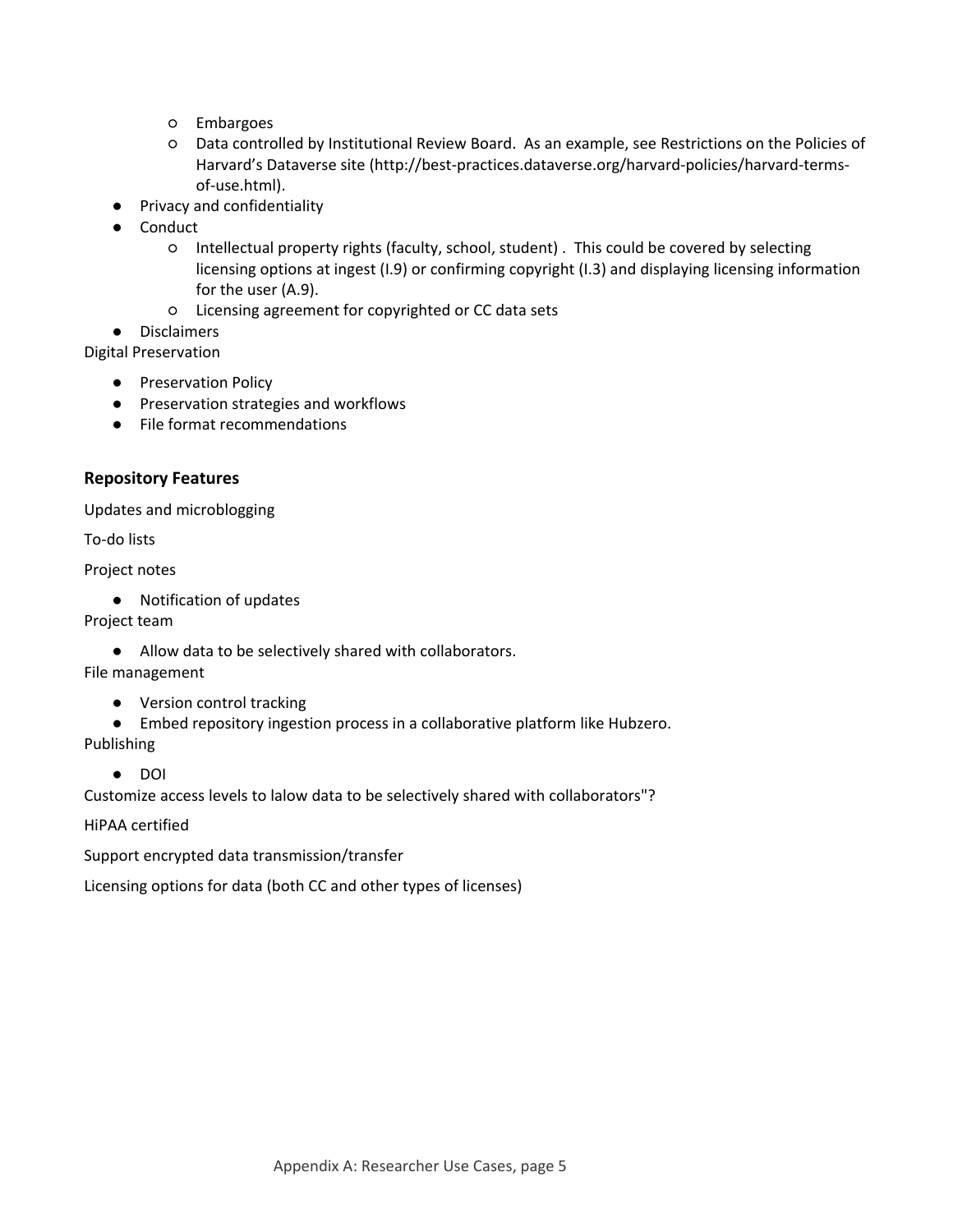**Title:** Researcher seeks data to (re)use

#### **Primary Actor**

Researcher is interested in conducting a meta study reusing data developed in earlier studies.

#### **Scope**

The whole promise of open data is that the data will be reused and remixed to support new scholarship. Discoverability and usability of the data is of major importance to support reuse. It is really hard to use someone else's data.

# **Workflow Steps**

Locate appropriate repository

- Search Engine
- Social Media

Determine access rights

- Is there an embargo?
- What are terms for reuse per license?
- Is authentication needed?

Determine what software is necessary to interact with the data (internal to repository vs. external)

- If external, download data and metadata files and use data
- If internal, use data

Cite data using DOI

#### **Specific Policies**

Access

- Embargoes
- Data controlled by Institutional Review Board. As an example, see Restrictions on the Policies of Harvard's Dataverse site (http://best-practices.dataverse.org/harvard-policies/harvard-terms-ofuse.html).

Intellectual property rights: CC

Usability requirements

- data format nonproprietary formats
- Metadata
- Contextual information that supports reuse by others

#### Preservation promises

Requirements for researchers to curate data in repository

- Appropriate data by author, type of data, and significance of data.
- Required metadata

#### **Specific Repository Features**

Discovery Interface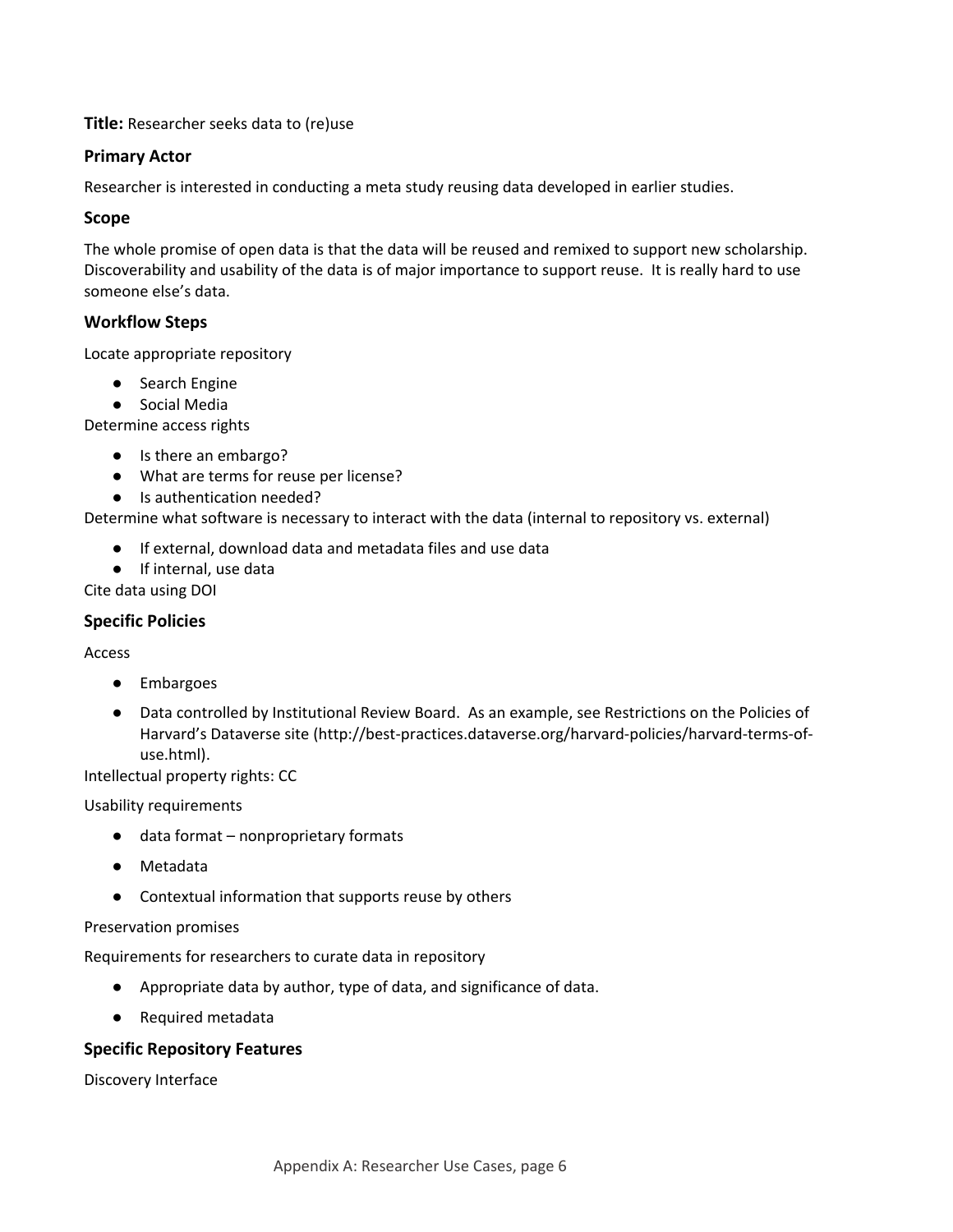- Ensure sufficient metadata for re-use
- Extensibility
	- OAI
	- API

Download mechanism

- Data
- Metadata

DOI

Licensing options for data (both CC and other types of licenses)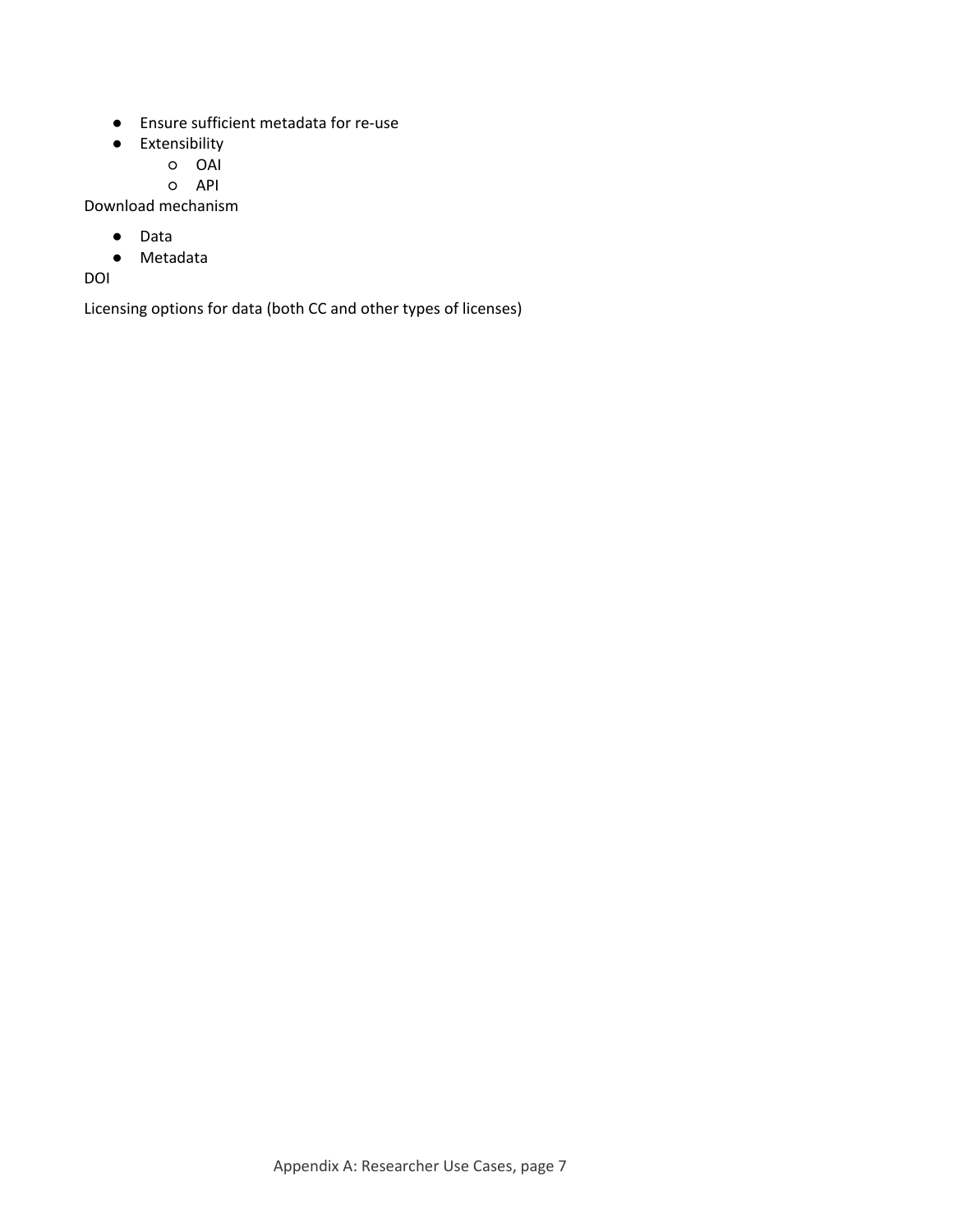# **Appendix B: Evaluation Matrix**

| ID  | <b>Function</b> | <b>Use Case</b><br>Ħ | <b>Evaluation Factor</b>                                                                                                                                                                       | <b>Notes/Results</b> | How well does the<br>system perform this<br>function (0-3)? | How important is this<br>feature (0-3)? |
|-----|-----------------|----------------------|------------------------------------------------------------------------------------------------------------------------------------------------------------------------------------------------|----------------------|-------------------------------------------------------------|-----------------------------------------|
|     |                 |                      | Upload -- the system offers a simple                                                                                                                                                           |                      |                                                             |                                         |
| 1.1 | Ingest          | $\mathbf{1}$         | ingest option for user                                                                                                                                                                         |                      |                                                             |                                         |
| 1.2 | Ingest          | $\mathbf{1}$         | Controlled vocabulary -- the system<br>provides users with standardized lists of<br>terms to describe their data (using drop<br>down menus or other interfaces)                                |                      |                                                             |                                         |
|     |                 |                      | <b>Copyright Permissions</b>                                                                                                                                                                   |                      |                                                             |                                         |
|     |                 |                      | Verification/Notification -- the system                                                                                                                                                        |                      |                                                             |                                         |
|     |                 |                      | requires the user to agree to a series of                                                                                                                                                      |                      |                                                             |                                         |
|     |                 |                      | statements regarding copyright before                                                                                                                                                          |                      |                                                             |                                         |
| 1.3 | Ingest          | $\mathbf{1}$         | successful ingest                                                                                                                                                                              |                      |                                                             |                                         |
| 1.4 | Ingest          | $\mathbf{1}$         | File Size -- the system has the ability to<br>ingest large data sets (2 MB, 2 GB, 1 TB)                                                                                                        |                      |                                                             |                                         |
| 1.5 | Ingest          | $\mathbf{1}$         | Metadata Schema -- the system allows<br>users to select from multiple metadata<br>schema/templates to describe their data.<br>Metadata provides ability to search for<br>individual variables. |                      |                                                             |                                         |
|     |                 |                      | Embedded Ingest -- the system embeds                                                                                                                                                           |                      |                                                             |                                         |
|     |                 |                      | allowing active data to be ingested for                                                                                                                                                        |                      |                                                             |                                         |
|     |                 |                      | public access and/or long-term                                                                                                                                                                 |                      |                                                             |                                         |
| 1.6 | Ingest          | 2                    | preservation.                                                                                                                                                                                  |                      |                                                             |                                         |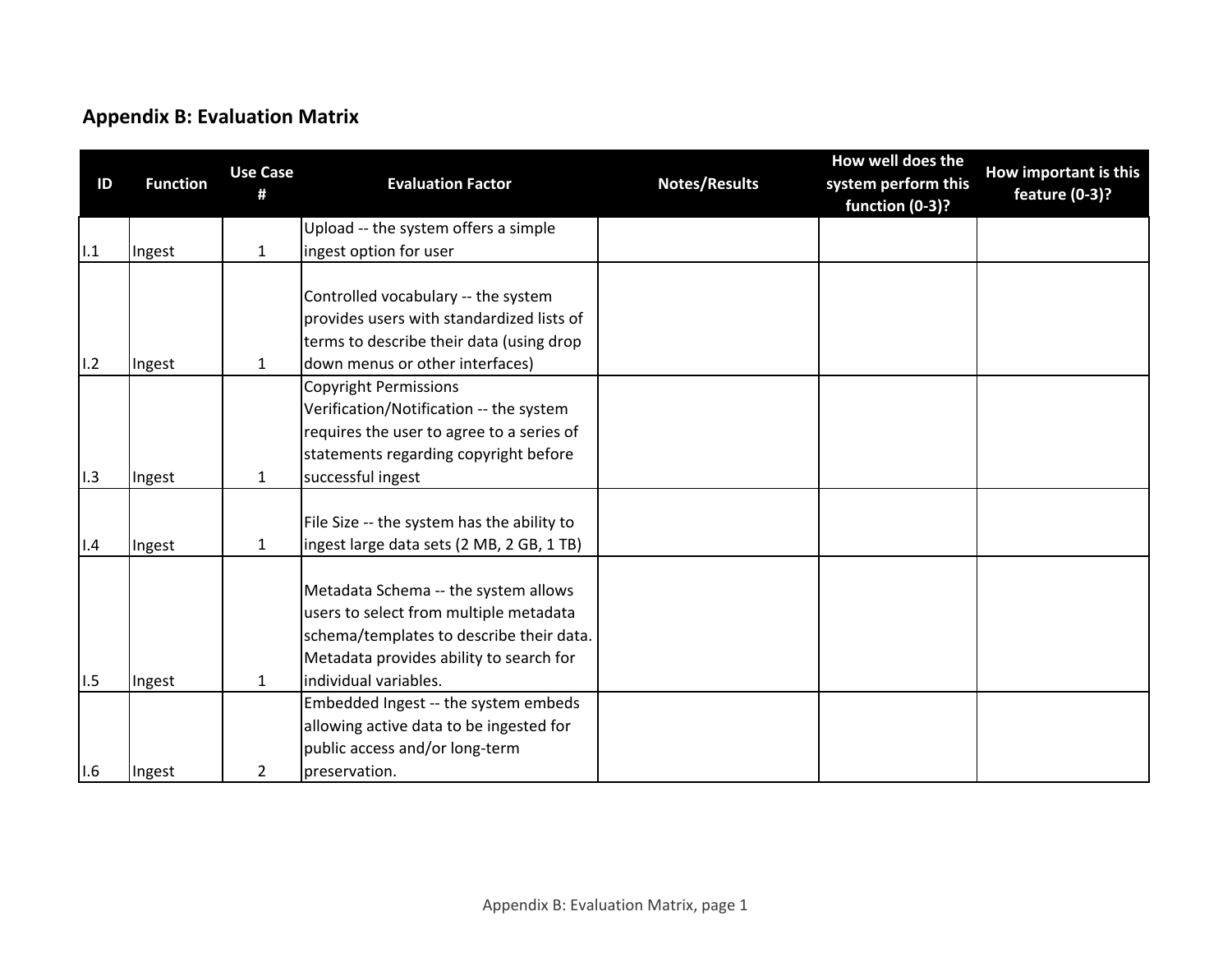| ID   | <b>Function</b> | <b>Use Case</b><br># | <b>Evaluation Factor</b>                   | <b>Notes/Results</b> | How well does the<br>system perform this<br>function (0-3)? | How important is this<br>feature (0-3)? |
|------|-----------------|----------------------|--------------------------------------------|----------------------|-------------------------------------------------------------|-----------------------------------------|
|      |                 |                      |                                            |                      |                                                             |                                         |
|      |                 |                      | Data Reuse Information -- the system       |                      |                                                             |                                         |
|      |                 |                      | requests information on the data set       |                      |                                                             |                                         |
|      |                 |                      | from the user in order to make the data    |                      |                                                             |                                         |
| 1.7  | Ingest          | $\mathbf{3}$         | reusable to other researchers              |                      |                                                             |                                         |
|      |                 |                      | Accessibility -- the system's ingest       |                      |                                                             |                                         |
|      |                 |                      | functionality complies with ADA            |                      |                                                             |                                         |
| 1.8  | Ingest          | 1; 2                 | regulations?                               |                      |                                                             |                                         |
|      |                 |                      | Licensing -- the system allows users to    |                      |                                                             |                                         |
|      |                 |                      | select licensing terms (Creative           |                      |                                                             |                                         |
| 1.9  | Ingest          | 1; 2                 | Commons and/or others)                     |                      |                                                             |                                         |
|      |                 |                      |                                            |                      |                                                             |                                         |
|      |                 |                      | Required metadata -- the sytem has the     |                      |                                                             |                                         |
|      |                 |                      | ability to require users to enter certain  |                      |                                                             |                                         |
| 1.10 | Ingest          | 1; 2; 3              | metadata fields before successful ingest   |                      |                                                             |                                         |
|      |                 |                      |                                            |                      |                                                             |                                         |
|      |                 |                      | Embargoes -- the system allows users to    |                      |                                                             |                                         |
|      |                 |                      | select a period of time to hold their data |                      |                                                             |                                         |
| 1.11 | Ingest          | 1; 2; 3              | from release to the public                 |                      |                                                             |                                         |
|      |                 |                      |                                            |                      |                                                             |                                         |
|      |                 |                      | Preservation Storage Notification -- the   |                      |                                                             |                                         |
|      |                 |                      | system informs the user of the             |                      |                                                             |                                         |
|      |                 |                      | institution's policy on how long the data  |                      |                                                             |                                         |
|      |                 |                      | will be preserved and who makes long-      |                      |                                                             |                                         |
| 1.12 | Ingest          | 1; 2; 3              | term retention decisions.                  |                      |                                                             |                                         |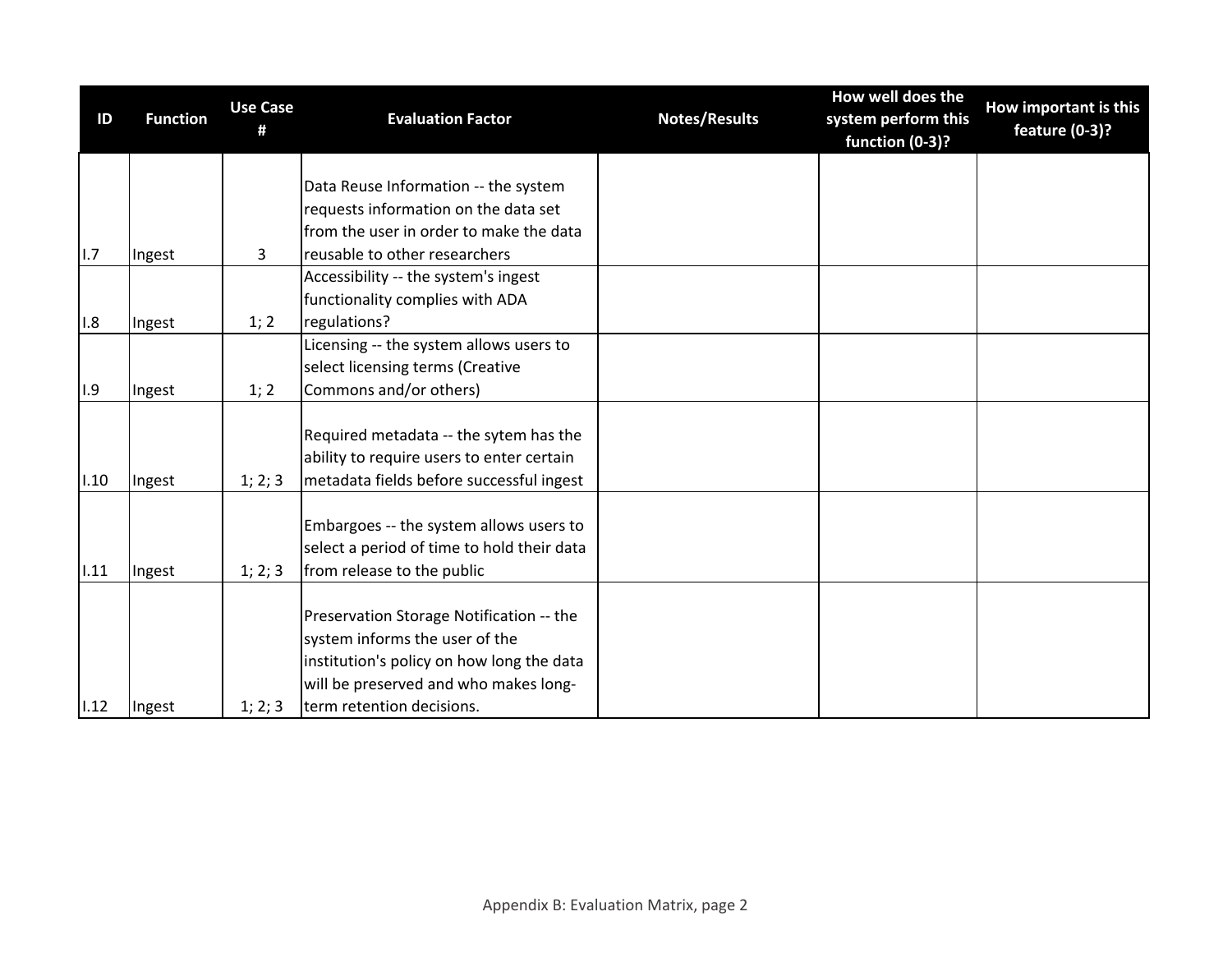| ID   | <b>Function</b> | <b>Use Case</b><br># | <b>Evaluation Factor</b>                   | <b>Notes/Results</b> | How well does the<br>system perform this<br>function (0-3)? | How important is this<br>feature (0-3)? |
|------|-----------------|----------------------|--------------------------------------------|----------------------|-------------------------------------------------------------|-----------------------------------------|
|      |                 |                      | File Formats -- the system supports        |                      |                                                             |                                         |
|      |                 |                      | ingest of various file formats: images     |                      |                                                             |                                         |
|      |                 |                      | [uncompressed and compressed], video       |                      |                                                             |                                         |
|      |                 |                      | [uncompressed and compressed], text        |                      |                                                             |                                         |
|      |                 |                      | file, R file, excel and notifies user when |                      |                                                             |                                         |
| 1.12 | Ingest          |                      | they are out of compliance                 |                      |                                                             |                                         |
|      |                 |                      |                                            |                      |                                                             |                                         |
|      |                 |                      | Interoperate with Vireo -- the sytem can   |                      |                                                             |                                         |
|      |                 |                      | receive data sets from Vireo and connect   |                      |                                                             |                                         |
| P.1  | Processing      | $\mathbf{1}$         | this data with documents in DSpace         |                      |                                                             |                                         |
|      |                 |                      |                                            |                      |                                                             |                                         |
|      |                 |                      | Static Databases -- the system can         |                      |                                                             |                                         |
|      |                 |                      | accommodate completed/unchanged            |                      |                                                             |                                         |
| P.2  | Processing      | $\mathbf{1}$         | database content                           |                      |                                                             |                                         |
|      |                 |                      | Actively Manipulated Databases -- the      |                      |                                                             |                                         |
|      |                 |                      | system can accommodate actively            |                      |                                                             |                                         |
|      |                 |                      | changing database content (and its         |                      |                                                             |                                         |
|      |                 |                      | virtual environment needed to remain       |                      |                                                             |                                         |
| P.3  | Processing      | 1; 2                 | renderable)                                |                      |                                                             |                                         |
|      |                 |                      | GIS Data -- the system can accommodate     |                      |                                                             |                                         |
| P.4  | Processing      | $\mathbf{1}$         | GIS data                                   |                      |                                                             |                                         |
|      |                 |                      |                                            |                      |                                                             |                                         |
|      |                 |                      | System Notifications -- the system sends   |                      |                                                             |                                         |
|      |                 |                      | alerts to all administrators, team         |                      |                                                             |                                         |
|      |                 |                      | members, and/or content owners when        |                      |                                                             |                                         |
| P.5  | Processing      | $\overline{2}$       | data or metadata have been edited          |                      |                                                             |                                         |
|      |                 |                      | Version Control -- the system tracks       |                      |                                                             |                                         |
|      |                 |                      | changes to active data and makes these     |                      |                                                             |                                         |
|      |                 |                      | versions available to team members with    |                      |                                                             |                                         |
| P.6  | Processing      | $\overline{2}$       | granted access                             |                      |                                                             |                                         |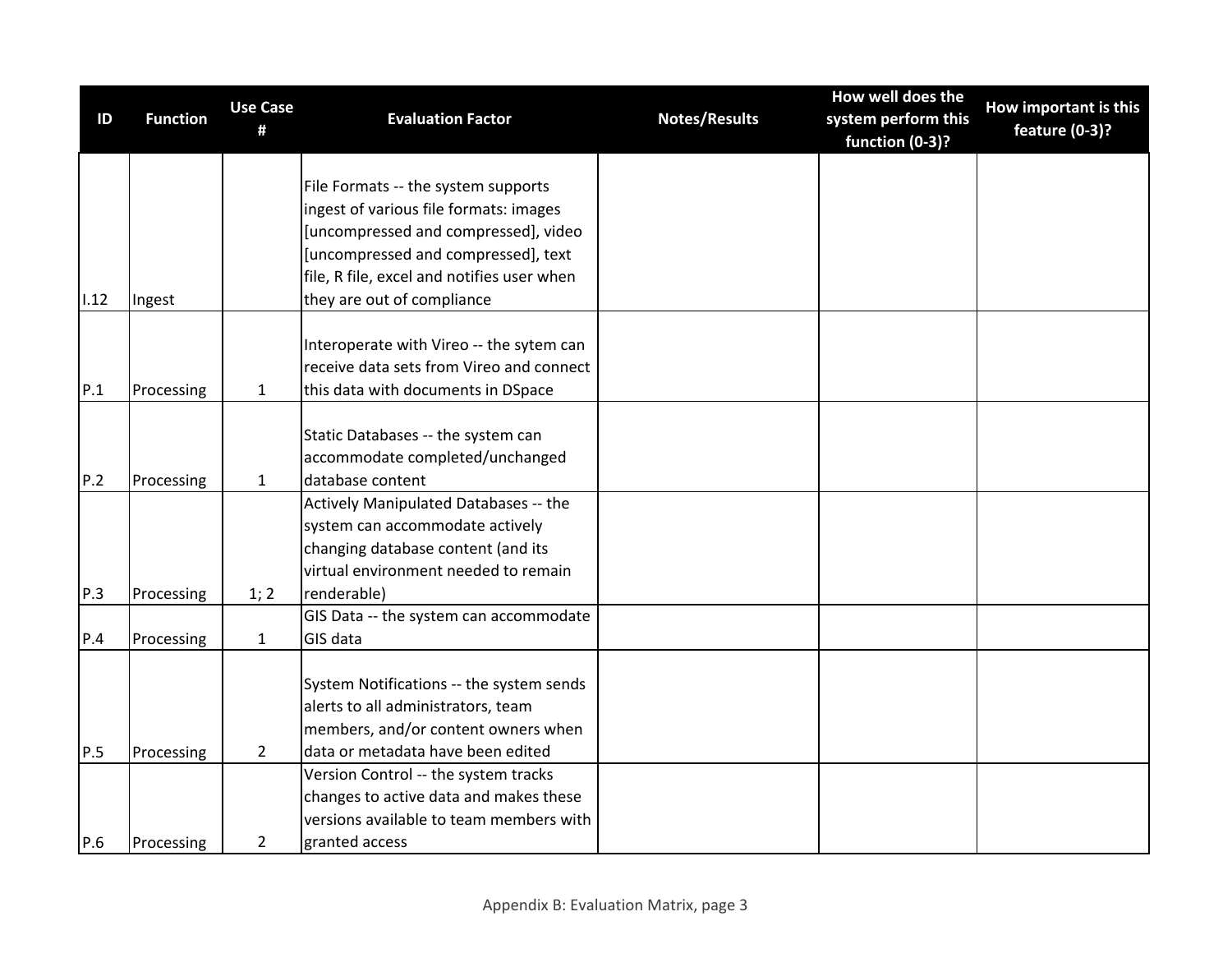| ID   | <b>Function</b> | <b>Use Case</b> | <b>Evaluation Factor</b>                   | <b>Notes/Results</b> | How well does the<br>system perform this | How important is this |
|------|-----------------|-----------------|--------------------------------------------|----------------------|------------------------------------------|-----------------------|
|      |                 | #               |                                            |                      | function (0-3)?                          | feature (0-3)?        |
|      |                 |                 | Database Hosting and Maintenance -- the    |                      |                                          |                       |
|      |                 |                 | system visualizes the data based on        |                      |                                          |                       |
|      |                 |                 | existing database rules. This data will be |                      |                                          |                       |
|      |                 |                 | the "final" version of the data, not the   |                      |                                          |                       |
| P.7  | Processing      | 1; 2; 3         | active data                                |                      |                                          |                       |
|      |                 |                 | HiPAA Compliance -- the system complies    |                      |                                          |                       |
|      |                 |                 | with HiPAA regulations on data security,   |                      |                                          |                       |
| P.8  | Processing      | $\overline{2}$  | sharing, and access?                       |                      |                                          |                       |
|      |                 |                 | Encrypted Data Transfer -- the system      |                      |                                          |                       |
|      |                 |                 | supports data encryption for               |                      |                                          |                       |
| P.9  | Processing      | $\overline{2}$  | transmission/transfer                      |                      |                                          |                       |
|      |                 |                 |                                            |                      |                                          |                       |
|      |                 |                 | Digital Object Identifiers -- the system   |                      |                                          |                       |
|      |                 |                 | offers the ability to generate a DOIs for  |                      |                                          |                       |
| P.10 | Processing      | 1; 2            | object ingested into the repository        |                      |                                          |                       |
|      |                 |                 |                                            |                      |                                          |                       |
|      |                 |                 | Embargoes -- the system tracks             |                      |                                          |                       |
|      |                 |                 | embargoes and releases information to      |                      |                                          |                       |
| P.11 | Processing      | 1; 2; 3         | the public upon conclusion of embargo      |                      |                                          |                       |
|      |                 |                 | Preservation normalization -- the system   |                      |                                          |                       |
|      |                 |                 | normalizes objects to preferred file       |                      |                                          |                       |
|      |                 |                 | formats to support long-term               |                      |                                          |                       |
| P.12 | Processing      | 1; 2; 3         | preservation                               |                      |                                          |                       |
|      |                 |                 |                                            |                      |                                          |                       |
|      |                 |                 | File Format Specifications -- the system   |                      |                                          |                       |
|      |                 |                 | alerts administrators when ingested        |                      |                                          |                       |
|      |                 |                 | content does not conform to a pre-set      |                      |                                          |                       |
| P.13 | Processing      | 1; 2; 3         | list of preferred file formats             |                      |                                          |                       |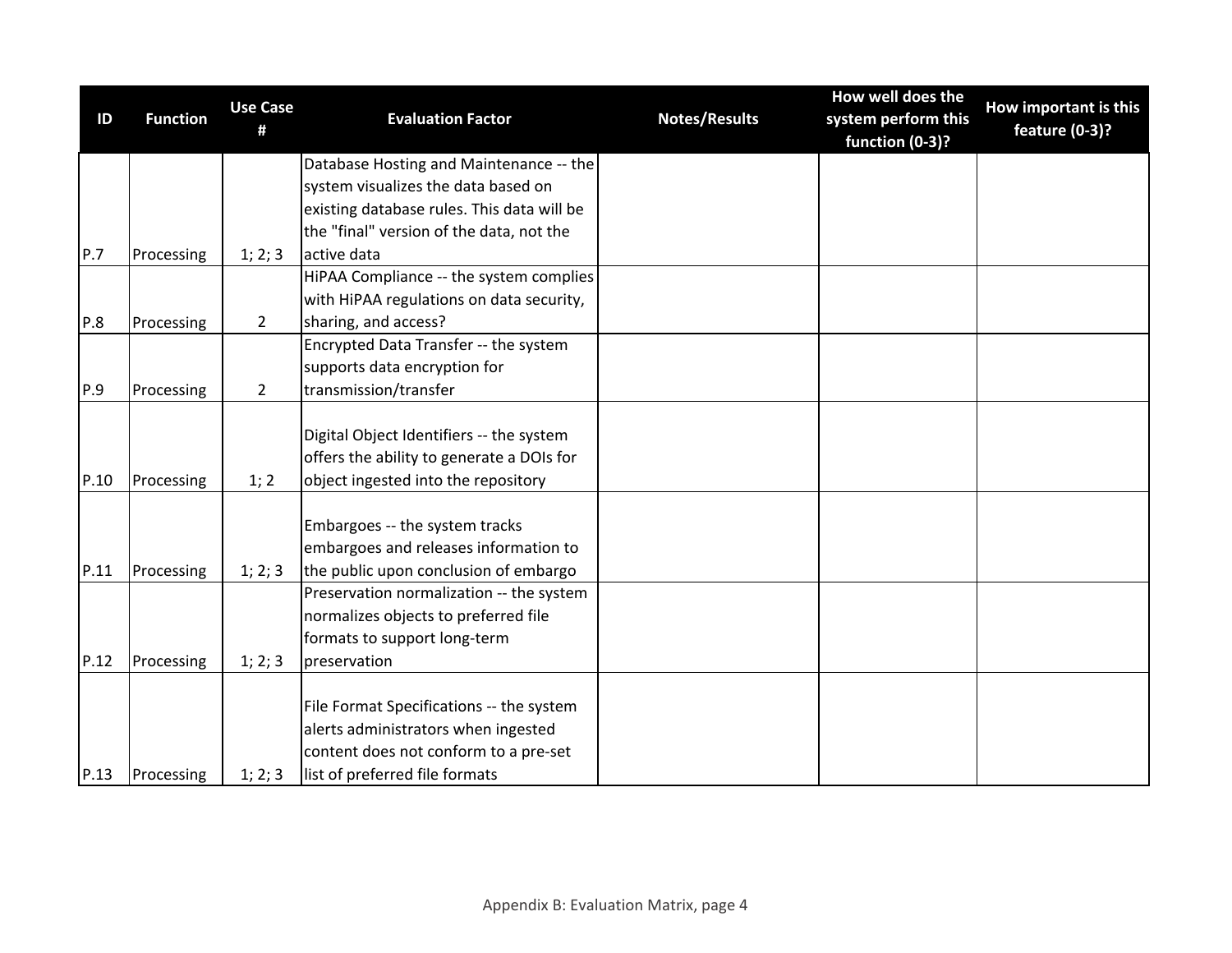| ID   | <b>Function</b> | <b>Use Case</b><br># | <b>Evaluation Factor</b>                   | <b>Notes/Results</b> | How well does the<br>system perform this<br>function (0-3)? | How important is this<br>feature (0-3)? |
|------|-----------------|----------------------|--------------------------------------------|----------------------|-------------------------------------------------------------|-----------------------------------------|
|      |                 |                      |                                            |                      |                                                             |                                         |
|      |                 |                      | User Authentication -- the system has the  |                      |                                                             |                                         |
|      |                 |                      | ability to approve or deny access to the   |                      |                                                             |                                         |
|      |                 |                      | system and its functionality based on      |                      |                                                             |                                         |
| P.14 | Processing      | 1; 2; 3              | specified groups or affiliations           |                      |                                                             |                                         |
|      |                 |                      | Access Levels for All Users -- the system  |                      |                                                             |                                         |
|      |                 |                      | allows for differing access levels among   |                      |                                                             |                                         |
| P.15 | Processing      | 1; 2; 3              | any collection                             |                      |                                                             |                                         |
|      |                 |                      | Administrative Metadata -- the system      |                      |                                                             |                                         |
|      |                 |                      | automatically captures technical,          |                      |                                                             |                                         |
|      |                 |                      | structural, rights, and preservation       |                      |                                                             |                                         |
| P16  | Processing      | 1; 2                 | metadata after ingest.                     |                      |                                                             |                                         |
|      |                 |                      |                                            |                      |                                                             |                                         |
|      |                 |                      | Microblogging -- the sytem allows users    |                      |                                                             |                                         |
|      |                 |                      | to communicate with team members           |                      |                                                             |                                         |
| C.1  | Curating        | $\overline{2}$       | using a micro-blog interface               |                      |                                                             |                                         |
|      |                 |                      | To-Do Lists -- the sytem allows users to   |                      |                                                             |                                         |
|      |                 |                      | generate to-do lists for team work on      |                      |                                                             |                                         |
| C.2  | Curating        | $\overline{2}$       | active data projects                       |                      |                                                             |                                         |
|      |                 |                      |                                            |                      |                                                             |                                         |
|      |                 |                      | Collaborative Working Spaces -- the        |                      |                                                             |                                         |
|      |                 |                      | system allows team leaders to share        |                      |                                                             |                                         |
|      |                 |                      | active data with defined team members      |                      |                                                             |                                         |
| C.3  | Curating        | $\overline{2}$       | so it can be revised by team               |                      |                                                             |                                         |
|      |                 |                      |                                            |                      |                                                             |                                         |
|      |                 |                      | Access Levels for Teams-- the system       |                      |                                                             |                                         |
|      |                 |                      | allows team leaders to establish differing |                      |                                                             |                                         |
| C.4  | Curating        | $\overline{2}$       | access levels for each team member         |                      |                                                             |                                         |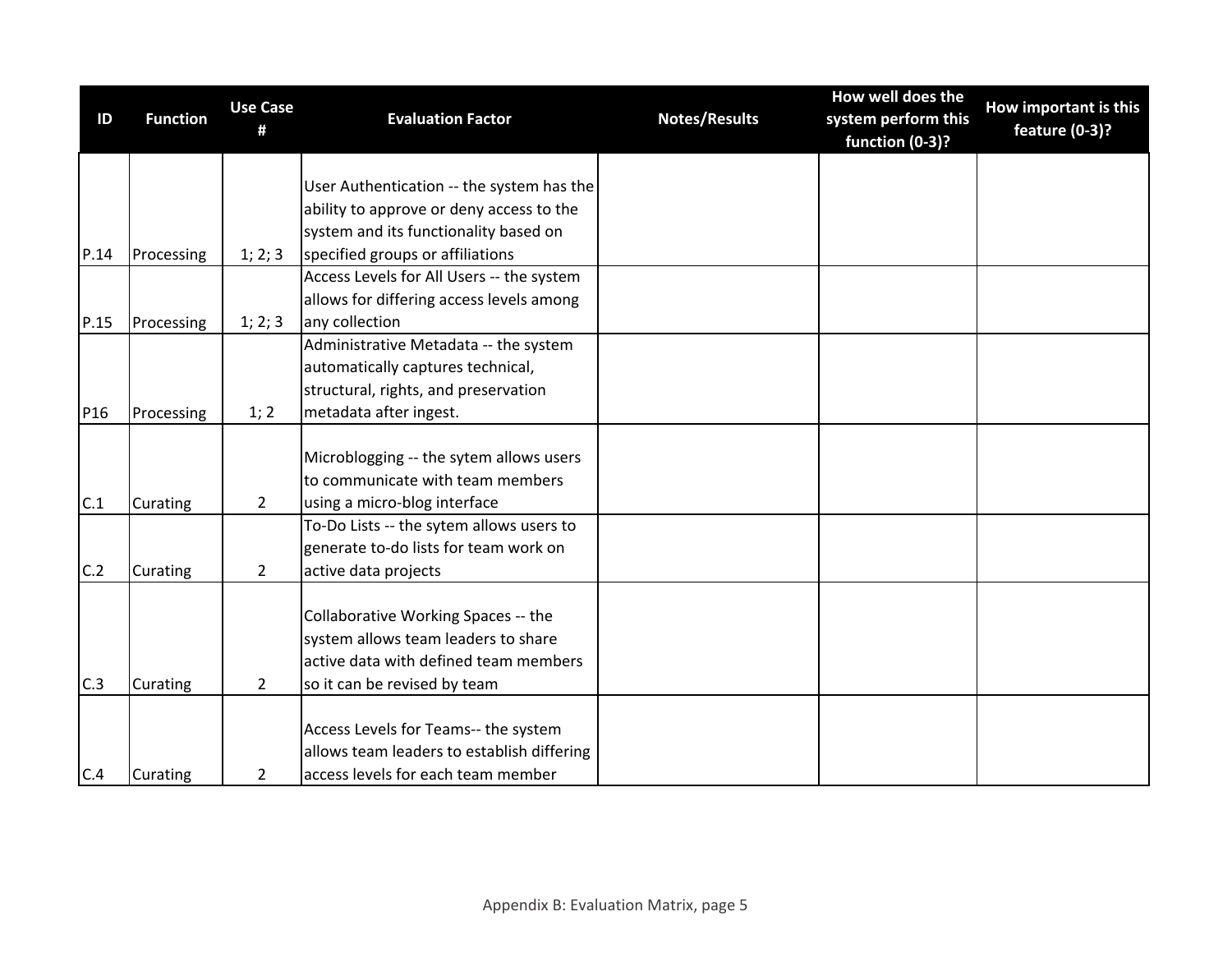| ID   | <b>Function</b> | <b>Use Case</b><br># | <b>Evaluation Factor</b>                                                        | <b>Notes/Results</b> | How well does the<br>system perform this<br>function (0-3)? | How important is this<br>feature (0-3)? |
|------|-----------------|----------------------|---------------------------------------------------------------------------------|----------------------|-------------------------------------------------------------|-----------------------------------------|
|      |                 |                      |                                                                                 |                      |                                                             |                                         |
|      |                 |                      |                                                                                 |                      |                                                             |                                         |
|      |                 |                      | Linking from data set -- the system links                                       |                      |                                                             |                                         |
|      |                 |                      | data set to grant number, ORCID, DOIs of                                        |                      |                                                             |                                         |
|      |                 |                      | objects and related content (including                                          |                      |                                                             |                                         |
|      |                 |                      | publications produced from the data),<br>data management plan, compliance plan, |                      |                                                             |                                         |
|      |                 |                      | researcher profile page, ETD handle                                             |                      |                                                             |                                         |
| A.1  | Access          | $\mathbf{1}$         | and/or others as we think about them                                            |                      |                                                             |                                         |
|      |                 |                      | Metadata Reuse -- the system allows for                                         |                      |                                                             |                                         |
|      |                 |                      | the export of data set metadata in                                              |                      |                                                             |                                         |
| A.2  | <b>Access</b>   | 3                    | various outputs for reuse                                                       |                      |                                                             |                                         |
|      |                 |                      |                                                                                 |                      |                                                             |                                         |
|      |                 |                      | Data Reuse Information -- the systems                                           |                      |                                                             |                                         |
|      |                 |                      | provides user with contextual                                                   |                      |                                                             |                                         |
|      |                 |                      | information needed to reuse data.                                               |                      |                                                             |                                         |
|      |                 |                      | Metadata provides ability to search for                                         |                      |                                                             |                                         |
| A.3  | Access          | 3                    | individual variables.                                                           |                      |                                                             |                                         |
|      |                 |                      | OAI Harvest -- the system exposes                                               |                      |                                                             |                                         |
|      |                 |                      | metadata to OAI harvestors for                                                  |                      |                                                             |                                         |
| A.4  | <b>Access</b>   | 3                    | aggregation                                                                     |                      |                                                             |                                         |
|      |                 |                      | Data Reuse -- the system allows for the                                         |                      |                                                             |                                         |
|      |                 |                      | export of data in various outputs for                                           |                      |                                                             |                                         |
| A.5a | <b>Access</b>   | 3                    | reuse                                                                           |                      |                                                             |                                         |
|      |                 |                      | Data Export -- the system allows for the                                        |                      |                                                             |                                         |
| A.5b | <b>Access</b>   |                      | batch export of data                                                            |                      |                                                             |                                         |
|      |                 |                      | Search Engine Results -- the system                                             |                      |                                                             |                                         |
|      |                 |                      | exposes metadata with popular search                                            |                      |                                                             |                                         |
|      |                 |                      | engines (Google, Yahoo, MSN) to                                                 |                      |                                                             |                                         |
| A.6  | <b>Access</b>   | 3                    | increase discoverability                                                        |                      |                                                             |                                         |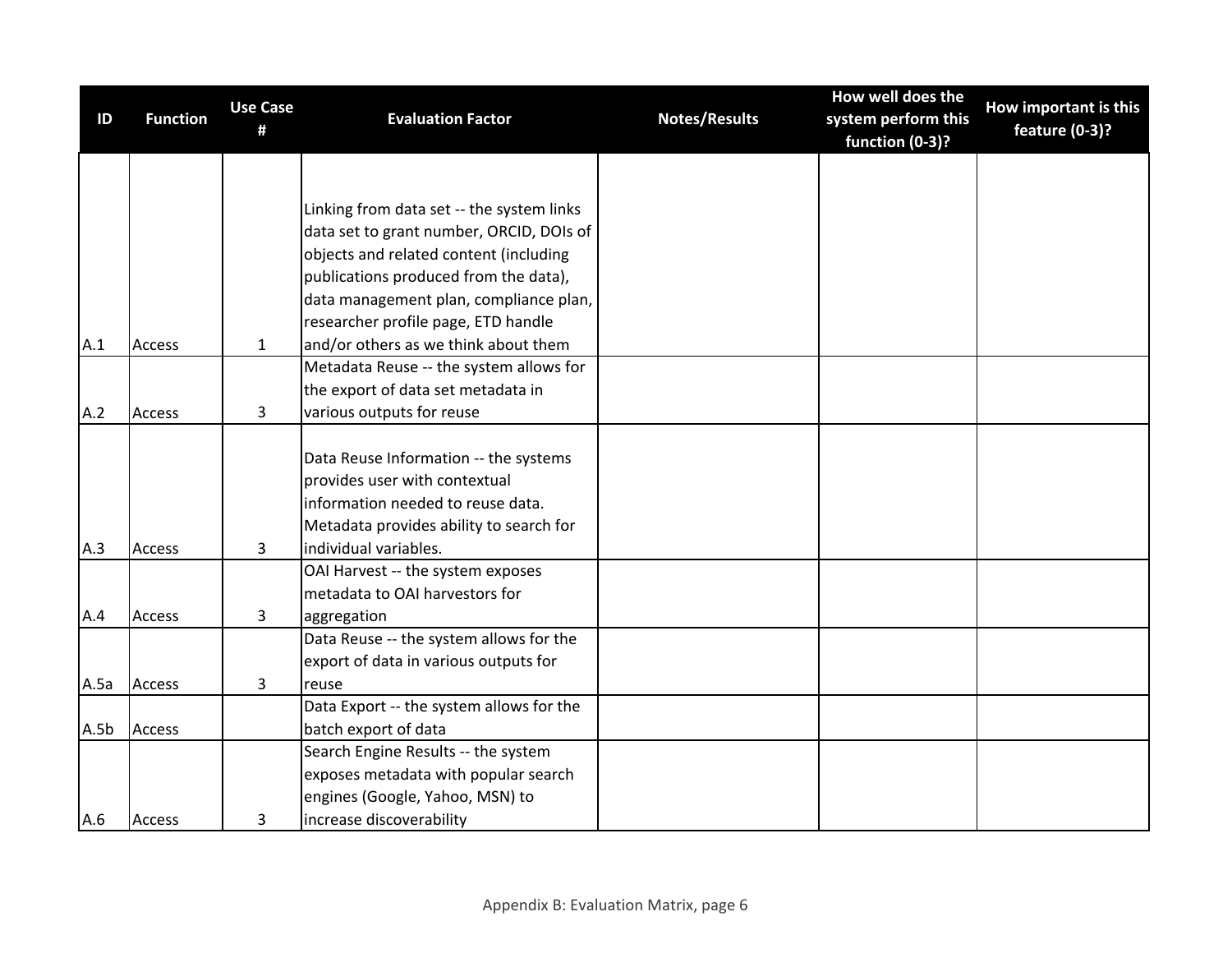| ID   | <b>Function</b> | <b>Use Case</b> | <b>Evaluation Factor</b>                                                                                                                                                                 | <b>Notes/Results</b> | How well does the<br>system perform this<br>function (0-3)? | How important is this<br>feature (0-3)? |
|------|-----------------|-----------------|------------------------------------------------------------------------------------------------------------------------------------------------------------------------------------------|----------------------|-------------------------------------------------------------|-----------------------------------------|
| A.7  | <b>Access</b>   | 3               | Social Media -- the system interoperates<br>with popular social media outlets<br>(Facebook, Twitter, Research Gate?) to<br>increase discoverability                                      |                      |                                                             |                                         |
| A.8  | <b>Access</b>   | 1; 2            | Accessibility -- the system's access<br>interface complies with ADA regulations                                                                                                          |                      |                                                             |                                         |
| A.9  | <b>Access</b>   | 1; 2; 3         | Licensing Terms -- the system articulates<br>the licensing terms associated with data<br><b>sets</b>                                                                                     |                      |                                                             |                                         |
| A.10 | Access          | 1; 3            | API -- The repository has an open API<br>allowing stakeholders to create new<br>interfaces or reports with metadata<br>i.e. Compliance officers generate reports<br>of data availability |                      |                                                             |                                         |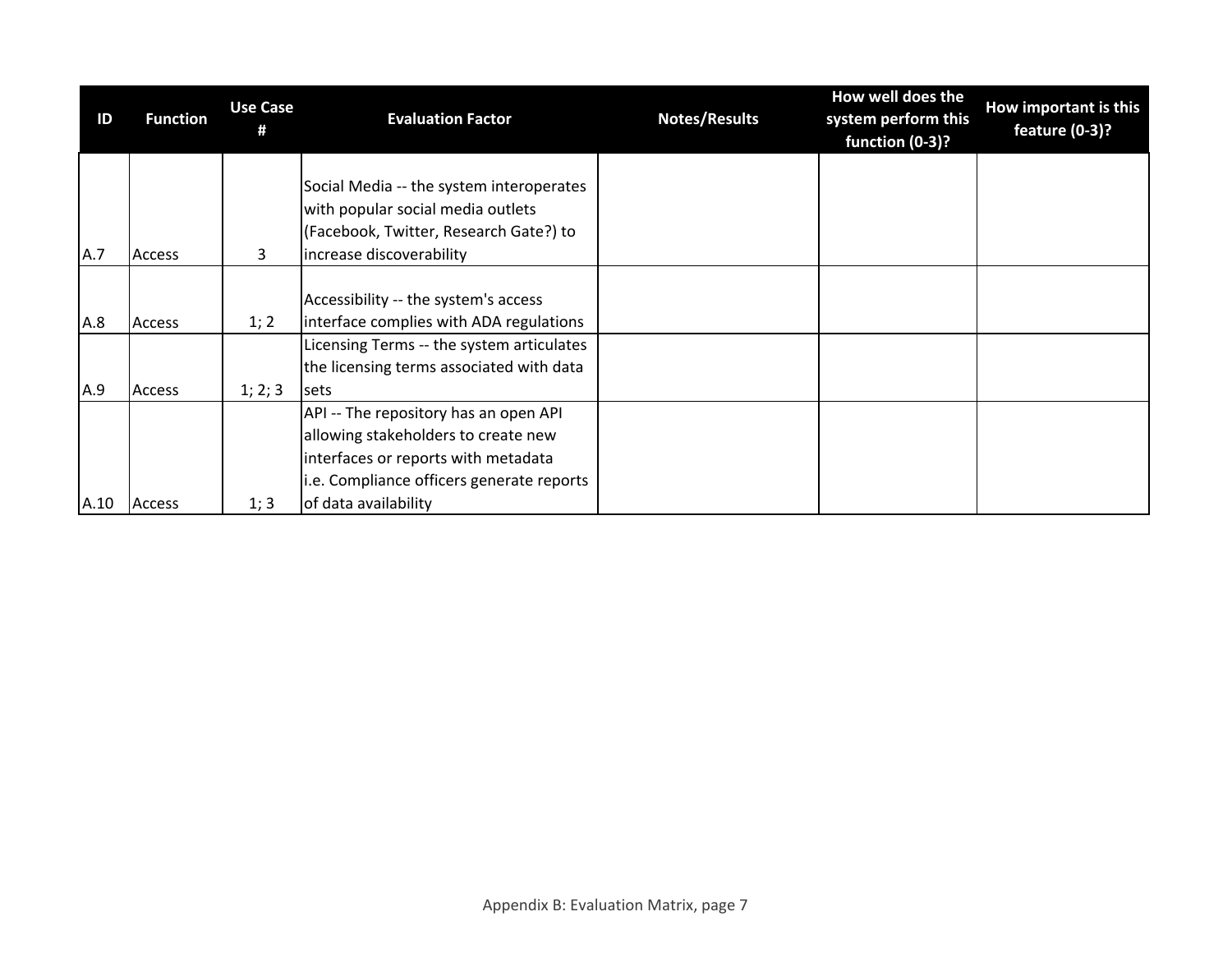| ID   | <b>Function</b> | <b>Use Case</b><br># | <b>Evaluation Factor</b>                   | <b>Notes/Results</b> | How well does the<br>system perform this<br>function (0-3)? | How important is this<br>feature (0-3)? |
|------|-----------------|----------------------|--------------------------------------------|----------------------|-------------------------------------------------------------|-----------------------------------------|
|      |                 |                      |                                            |                      |                                                             |                                         |
|      |                 |                      |                                            |                      |                                                             |                                         |
|      |                 |                      | Disclaimer -- the system articulates       |                      |                                                             |                                         |
|      |                 |                      | appropriate uses of the data; it absolves  |                      |                                                             |                                         |
|      |                 |                      | the data creator from responsibility if    |                      |                                                             |                                         |
|      |                 |                      | data is used illegally or inappropriately. |                      |                                                             |                                         |
|      |                 |                      | Example: "In no event shall City of        |                      |                                                             |                                         |
|      |                 |                      | Redmond become liable to users of these    |                      |                                                             |                                         |
|      |                 |                      | data, or any other party, for any loss or  |                      |                                                             |                                         |
|      |                 |                      | damages, consequential or otherwise,       |                      |                                                             |                                         |
|      |                 |                      | including but not limited to time, money,  |                      |                                                             |                                         |
|      |                 |                      | or goodwill, arising from the use,         |                      |                                                             |                                         |
|      |                 |                      | operation or modification of the data. In  |                      |                                                             |                                         |
|      |                 |                      | using these data, users further agree to   |                      |                                                             |                                         |
|      |                 |                      | indemnify, defend, and hold harmless       |                      |                                                             |                                         |
|      |                 |                      | City of Redmond for any and all liability  |                      |                                                             |                                         |
|      |                 |                      | of any nature arising out of or resulting  |                      |                                                             |                                         |
|      |                 |                      | from the lack of accuracy or correctness   |                      |                                                             |                                         |
| A.11 | <b>Access</b>   | 1; 2; 3              | of the data, or the use of the data.       |                      |                                                             |                                         |
|      |                 |                      | Embargo -- For data sets indended to be    |                      |                                                             |                                         |
|      |                 |                      | released to the public, the system should  |                      |                                                             |                                         |
|      |                 |                      | stipulate embargo information to the       |                      |                                                             |                                         |
| A.12 | <b>Access</b>   |                      | user.                                      |                      |                                                             |                                         |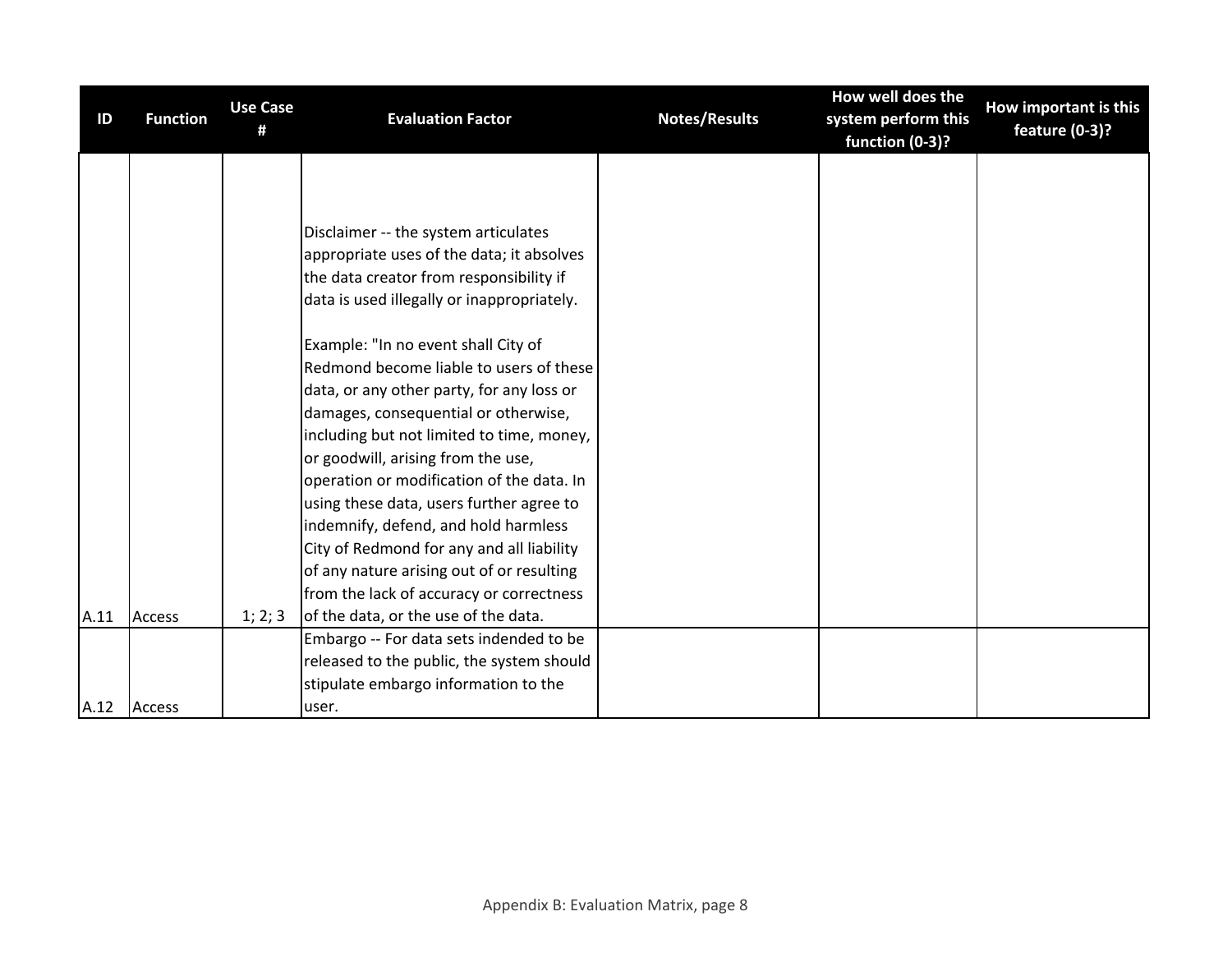# **Appendix C: Final Testing Results**

| ID  | <b>Function</b> | <b>Use Case</b><br># | <b>Evaluation Factor</b>                                                                                                                                                                       | <b>How important</b><br>is this feature?<br>(Average Score<br>$0-3)$ | How well does the<br>system perform this<br>function? (Average<br><b>Score 0-3)</b> | <b>Summary Results</b>                                                                                                                                                                                        |
|-----|-----------------|----------------------|------------------------------------------------------------------------------------------------------------------------------------------------------------------------------------------------|----------------------------------------------------------------------|-------------------------------------------------------------------------------------|---------------------------------------------------------------------------------------------------------------------------------------------------------------------------------------------------------------|
| 1.1 | Ingest          | $\mathbf{1}$         | Upload -- the system offers a simple<br>ingest option for user                                                                                                                                 | 3                                                                    | 2.5                                                                                 | Platform offers user the ability to drag<br>and drop files from their desktop.<br>Unclear how it would interact with<br>other file destinations (including drop<br>box).                                      |
| 1.2 | Ingest          | $\mathbf{1}$         | Controlled vocabulary -- the system<br>provides users with standardized lists of<br>terms to describe their data (using drop<br>down menus or other interfaces)                                | 2.33                                                                 | 1.4                                                                                 | Controlled vocabulary terms are<br>offered only as a broad list at the<br>subject level.                                                                                                                      |
| 1.3 | Ingest          | $\mathbf{1}$         | <b>Copyright Permissions</b><br>Verification/Notification -- the system<br>requires the user to agree to a series of<br>statements regarding copyright before<br>successful ingest             | 3                                                                    | $\mathbf 0$                                                                         | The system does not alert user of<br>copyright issues or policies prior to the<br>ingest of content.                                                                                                          |
| 1.4 | Ingest          | $\mathbf{1}$         | File Size -- the system has the ability to<br>ingest large data sets (2 MB, 2 GB, 1 TB)                                                                                                        | 3                                                                    | 2.16                                                                                | File sizes of 1.5GB or higher slowed or<br>stopped the upload process for the<br>TDL instance. Harvard instance<br>seemed to do better. System would<br>not be expected to handle more than<br>1TB at a time. |
| 1.5 | Ingest          | $\mathbf{1}$         | Metadata Schema -- the system allows<br>users to select from multiple metadata<br>schema/templates to describe their<br>data. Metadata provides ability to<br>search for individual variables. | 2.6                                                                  | $\overline{2}$                                                                      | The system provides metadata schema<br>for broad disciplines. The user must<br>have these metadata schema<br>configured when setting up the<br>Dataverse folder.                                              |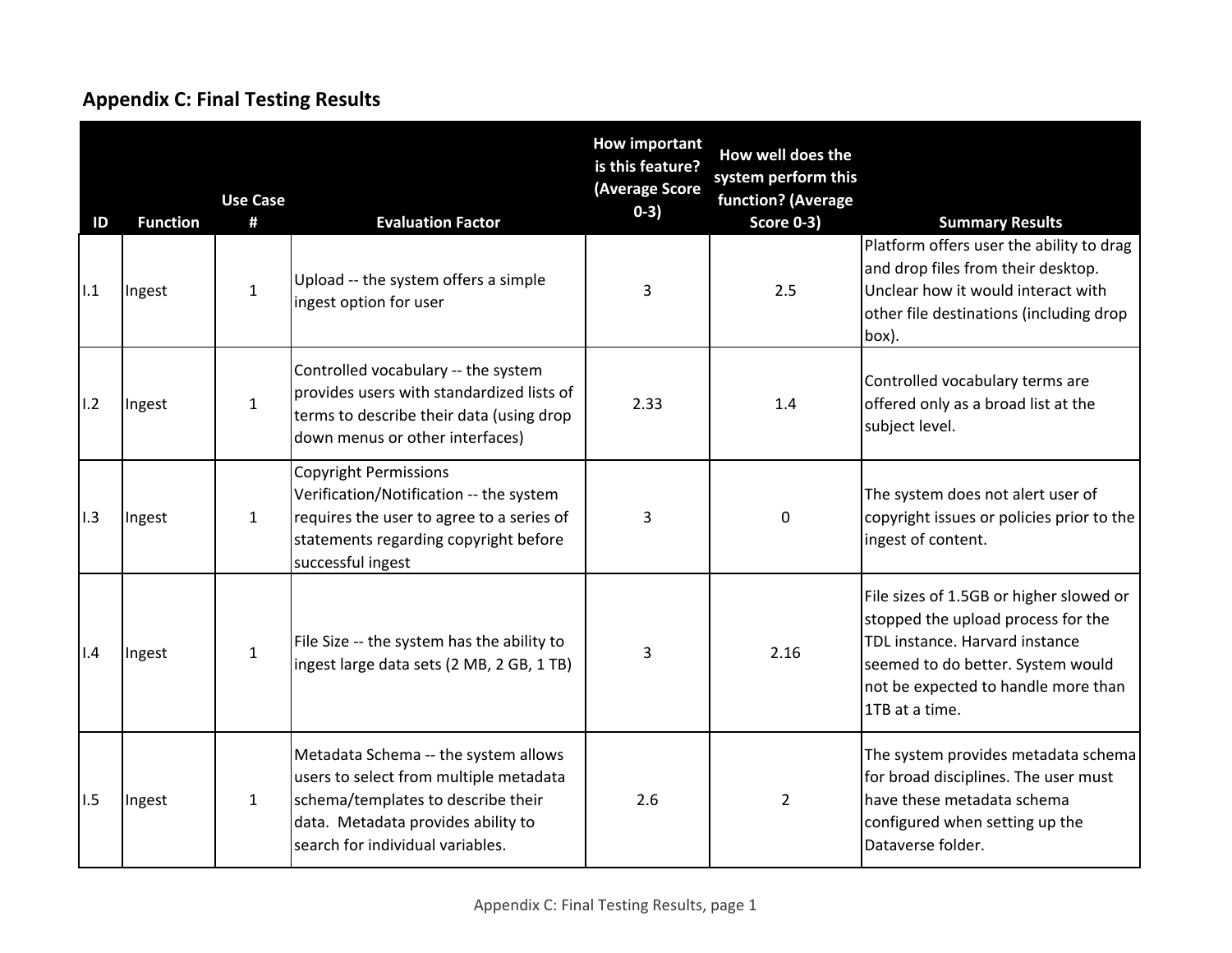| ID   | <b>Function</b> | <b>Use Case</b><br># | <b>Evaluation Factor</b>                                                                                                                                 | <b>How important</b><br>is this feature?<br>(Average Score<br>$0-3)$ | How well does the<br>system perform this<br>function? (Average<br><b>Score 0-3)</b> | <b>Summary Results</b>                                                                                                                                                        |
|------|-----------------|----------------------|----------------------------------------------------------------------------------------------------------------------------------------------------------|----------------------------------------------------------------------|-------------------------------------------------------------------------------------|-------------------------------------------------------------------------------------------------------------------------------------------------------------------------------|
| 1.6  | Ingest          | $\overline{2}$       | Embedded Ingest -- the system embeds<br>allowing active data to be ingested for<br>public access and/or long-term<br>preservation.                       |                                                                      |                                                                                     | This criterion was eliminated during<br>final testing due to overlap with other<br>criteria.                                                                                  |
| lı.7 | Ingest          | $\overline{3}$       | Data Reuse Information -- the system<br>requests information on the data set<br>from the user in order to make the data<br>reusable to other researchers | 2.8                                                                  | 1.8                                                                                 | The system contains some metadata<br>fields that would provide reuse<br>information to the user. These fields<br>must be completed once content in<br>uploaded to repository. |
| 1.8  | Ingest          | 1; 2                 | Accessibility -- the system's ingest<br>functionality complies with ADA<br>regulations                                                                   | 2                                                                    | $\mathbf{1}$                                                                        | Fireyes found problems in header and<br>footer common to all pages.                                                                                                           |
| 1.9  | Ingest          | 1; 2                 | Licensing -- the system allows users to<br>select licensing terms (Creative<br>Commons and/or others)                                                    | 2.8                                                                  | 2.8                                                                                 | The system has a default CCO license.<br>It may be configured to offer other<br>options to the user.                                                                          |
| 1.10 | Ingest          | 1; 2; 3              | Required metadata -- the sytem has the<br>ability to require users to enter certain<br>metadata fields before successful ingest                          | $\overline{2}$                                                       | 3                                                                                   | Offers many helpful options for users<br>to select and populate metadata<br>fields.                                                                                           |
| 1.11 | Ingest          | 1; 2; 3              | Embargoes -- the system allows users to<br>select a period of time to hold their data<br>from release to the public                                      | 2.8                                                                  | 0.4                                                                                 | The system offers no direct embargo<br>option. Users can restrict access to<br>data or choose to unpublish it within<br>the repository.                                       |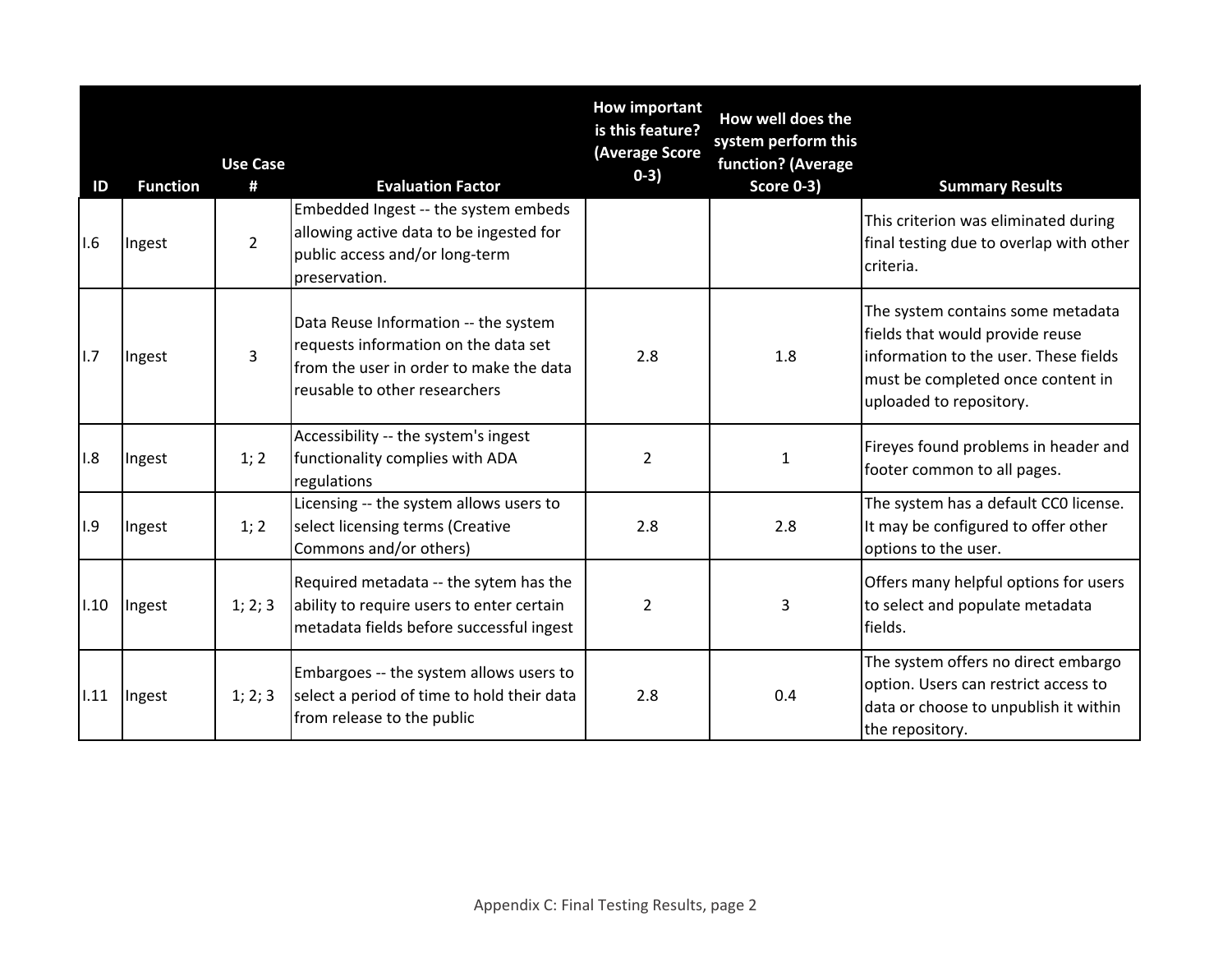| ID   | <b>Function</b> | <b>Use Case</b><br># | <b>Evaluation Factor</b>                                                                                                                                                                                                                 | <b>How important</b><br>is this feature?<br>(Average Score<br>$0-3)$ | How well does the<br>system perform this<br>function? (Average<br><b>Score 0-3)</b> | <b>Summary Results</b>                                                                                                                                                                                                                                                                                                                                       |
|------|-----------------|----------------------|------------------------------------------------------------------------------------------------------------------------------------------------------------------------------------------------------------------------------------------|----------------------------------------------------------------------|-------------------------------------------------------------------------------------|--------------------------------------------------------------------------------------------------------------------------------------------------------------------------------------------------------------------------------------------------------------------------------------------------------------------------------------------------------------|
| 1.12 | Ingest          | 1; 2; 3              | Preservation Storage Notification -- the<br>system informs the user of the<br>institution's policy on how long the data<br>will be preserved and who makes long-<br>term retention decisions.                                            | 2.2                                                                  | $\mathbf 0$                                                                         | Does not notify user on insitutional<br>preservation policy regarding storage.                                                                                                                                                                                                                                                                               |
| 1.13 | Ingest          |                      | File Formats -- the system supports<br>ingest of various file formats: images<br>[uncompressed and compressed], video<br>[uncompressed and compressed], text<br>file, R file, excel and notifies user when<br>they are out of compliance | 3                                                                    | 3                                                                                   | The system successfully ingested a<br>variety of file formats (PDF, Excel, .hdf,<br>.tar, .img, .tif, .gdb, .zip. Only the .tgz<br>file failed on ingest, but we believe this<br>was a size issue, not a format issue. It<br>is unclear if the system notifies you<br>when a file is out of compliance (or if<br>there is an option for non-<br>compliance). |
| P.1  | Processing      | $\mathbf{1}$         | Interoperate with Vireo -- the sytem can<br>receive data sets from Vireo and connect<br>this data with documents in DSpace                                                                                                               | 2.4                                                                  | $\mathbf{1}$                                                                        | While not currently a function of<br>Vireo, this kind of interoperability is<br>possible in future development.                                                                                                                                                                                                                                              |
| P.2  | Processing      | $\mathbf 1$          | Static Databases -- the system can<br>accommodate completed/unchanged<br>database content                                                                                                                                                | 2.6                                                                  | $\overline{3}$                                                                      | Testing successfully accommodated<br>ingest of db, GIS db, SQL db to the<br>system.                                                                                                                                                                                                                                                                          |
| P.3  | Processing      | 1; 2                 | Actively Manipulated Databases -- the<br>system can accommodate actively<br>changing database content (and its<br>virtual environment needed to remain<br>renderable)                                                                    | 0.6                                                                  | 0                                                                                   | Not intended for active datasets.                                                                                                                                                                                                                                                                                                                            |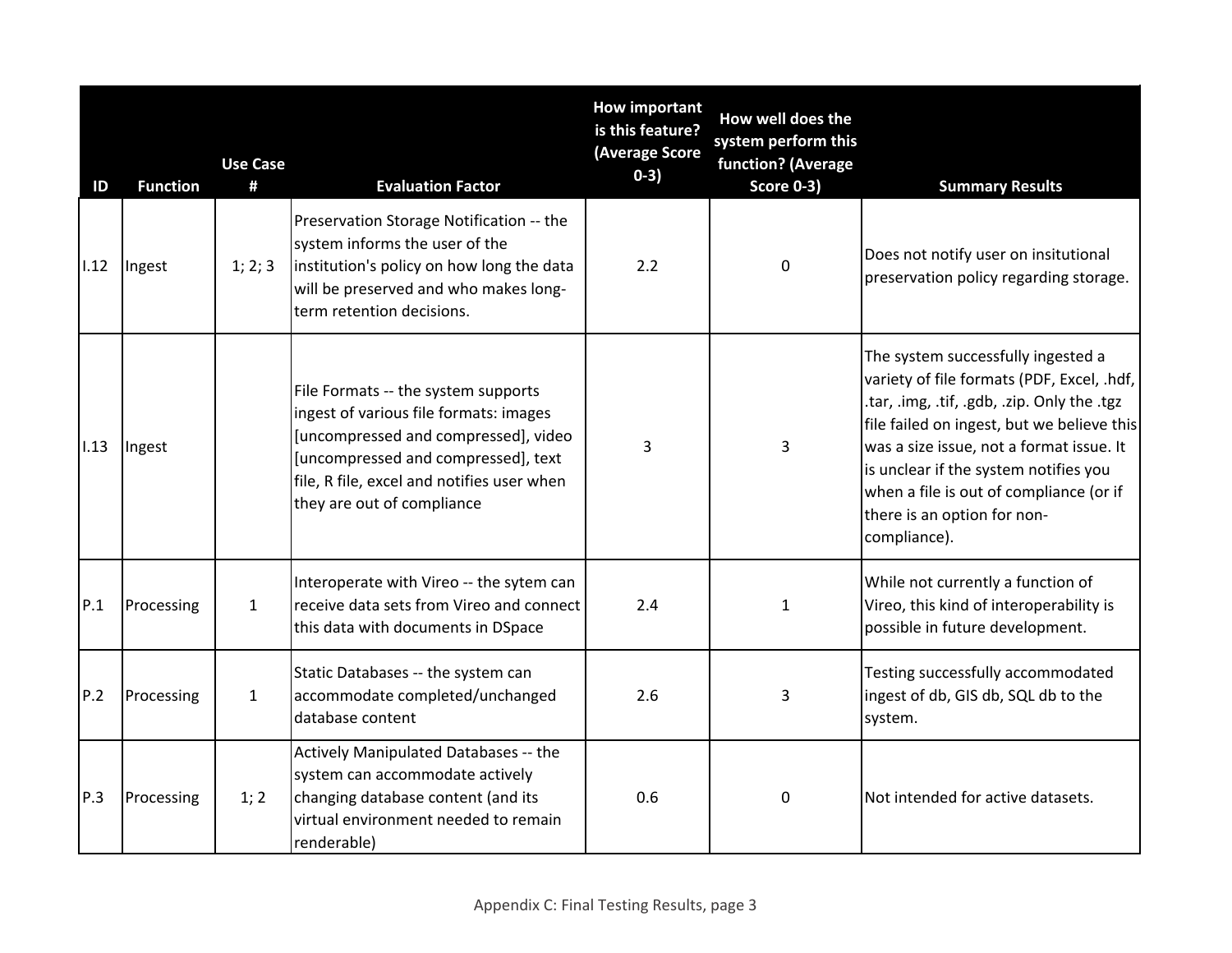| ID  | <b>Function</b> | <b>Use Case</b><br># | <b>Evaluation Factor</b>                                                                                                                                                                | <b>How important</b><br>is this feature?<br>(Average Score<br>$0-3)$ | How well does the<br>system perform this<br>function? (Average<br><b>Score 0-3)</b> | <b>Summary Results</b>                                                                                                                                           |
|-----|-----------------|----------------------|-----------------------------------------------------------------------------------------------------------------------------------------------------------------------------------------|----------------------------------------------------------------------|-------------------------------------------------------------------------------------|------------------------------------------------------------------------------------------------------------------------------------------------------------------|
| P.4 | Processing      | $\mathbf{1}$         | GIS Data -- the system can accommodate<br>GIS data                                                                                                                                      | 2.6                                                                  | 3                                                                                   | The system can accommodate GIS<br>data.                                                                                                                          |
| P.5 | Processing      | $\overline{2}$       | System Notifications -- the system sends<br>alerts to all administrators, team<br>members, and/or content owners when<br>data or metadata have been edited                              | 2.8                                                                  | $\mathbf{1}$                                                                        | System notification functionality is<br>possible but not working in the<br>instance of Dataverse used for testing.                                               |
| P.6 | Processing      | $\overline{2}$       | Version Control -- the system tracks<br>changes to active data and makes these<br>versions available to team members with<br>granted access                                             | 3                                                                    | $\overline{3}$                                                                      | The system accounts for version<br>changes and routinely asks user what<br>type of version change (before the<br>decimal point or after) they are<br>making.     |
| P.7 | Processing      | 1; 2; 3              | Database Hosting and Maintenance --<br>the system visualizes the data based on<br>existing database rules. This data will be<br>the "final" version of the data, not the<br>active data | 1.4                                                                  | $\overline{2}$                                                                      | Integration with Two Ravens will<br>provide some ability to explore and<br>manipulate tabular data in recognized<br>formats (Stata, SPSS, RData, Excel,<br>CSV). |
| P.8 | Processing      | $2^{\circ}$          | HiPAA Compliance -- the system<br>complies with HiPAA regulations on data<br>security, sharing, and access.                                                                             | 2.4                                                                  | $\mathbf 0$                                                                         | Lack of HIPAA Compliance. Future<br>Dataverse development plans include<br>data privacy tools.                                                                   |
| P.9 | Processing      | $\overline{2}$       | Encrypted Data Transfer -- the system<br>supports data encryption for<br>transmission/transfer                                                                                          | 2.4                                                                  | 3                                                                                   | Supports https for all URLs.                                                                                                                                     |
|     | P.10 Processing | 1; 2                 | Digital Object Identifiers -- the system<br>offers the ability to generate a DOIs for<br>object ingested into the repository                                                            | 3                                                                    | 3                                                                                   | The system generates DOIs.                                                                                                                                       |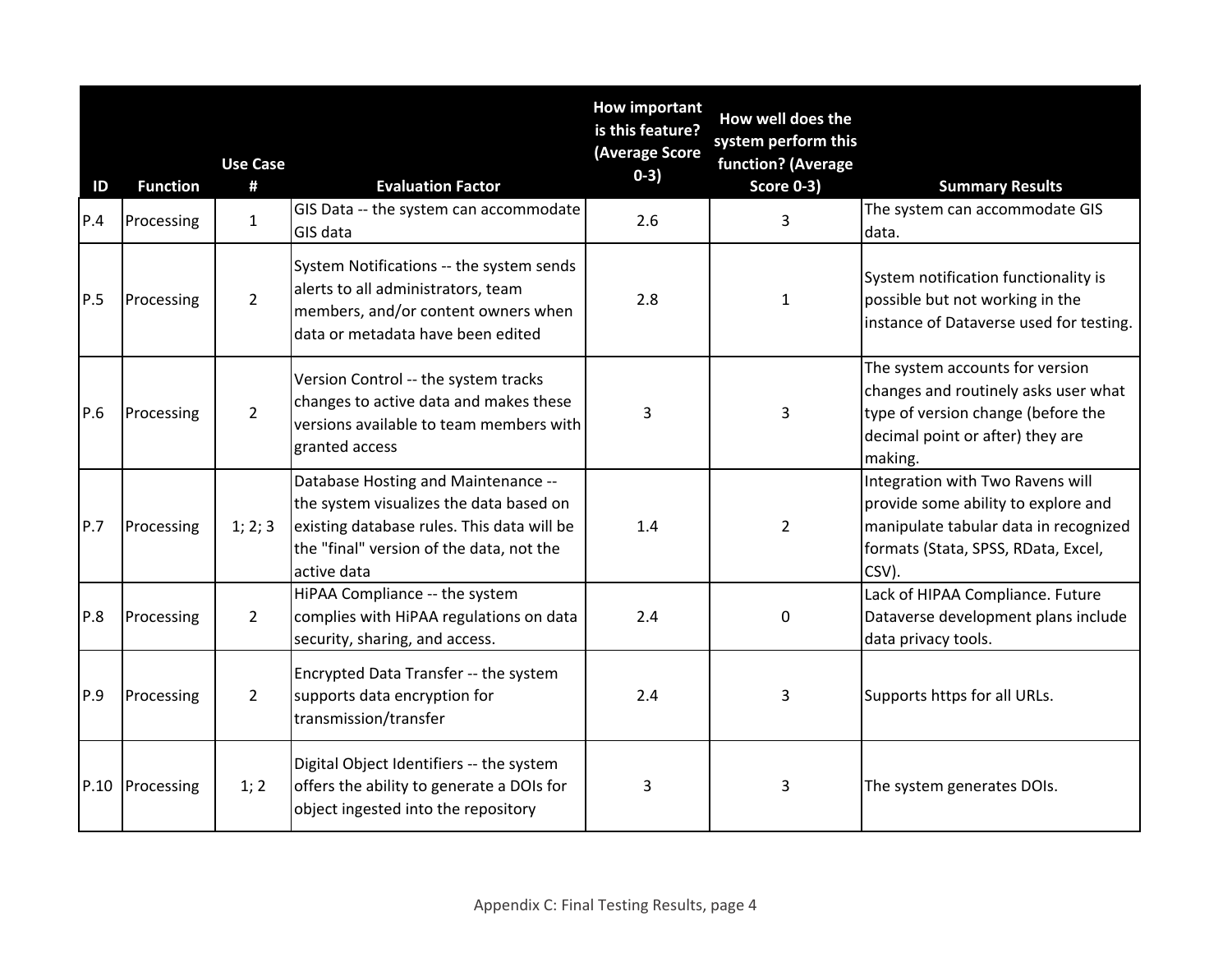| ID   | <b>Function</b> | <b>Use Case</b><br># | <b>Evaluation Factor</b>                                                                                                                                           | <b>How important</b><br>is this feature?<br>(Average Score<br>$0-3)$ | How well does the<br>system perform this<br>function? (Average<br><b>Score 0-3)</b> | <b>Summary Results</b>                                                                                                                                                                                                                              |
|------|-----------------|----------------------|--------------------------------------------------------------------------------------------------------------------------------------------------------------------|----------------------------------------------------------------------|-------------------------------------------------------------------------------------|-----------------------------------------------------------------------------------------------------------------------------------------------------------------------------------------------------------------------------------------------------|
|      | P.11 Processing | 1; 2; 3              | Embargoes -- the system tracks<br>embargoes and releases information to<br>the public upon conclusion of embargo                                                   | 2.4                                                                  | $\mathbf 0$                                                                         | Embargoes for Dataverses and files are<br>not announced to the user either in<br>the search results or 'record' views for<br>litems. Users would be unable to<br>determine when a locked dataset or<br>file would become available for<br>download. |
|      | P.12 Processing | 1; 2; 3              | Preservation normalization -- the system<br>normalizes objects to preferred file<br>formats to support long-term<br>preservation                                   | 1.8                                                                  | $\Omega$                                                                            | The system does not support this<br>functionality.                                                                                                                                                                                                  |
| P.13 | Processing      | 1; 2; 3              | File Format Specifications -- the system<br>alerts administrators when ingested<br>content does not conform to a pre-set<br>list of preferred file formats         | 1.75                                                                 | $\Omega$                                                                            | All file types appear to be accepted for<br>upload.                                                                                                                                                                                                 |
|      | P.14 Processing | 1; 2; 3              | User Authentication -- the system has<br>the ability to approve or deny access to<br>the system and its functionality based on<br>specified groups or affiliations | 3                                                                    | 3                                                                                   | User authentication system provides<br>ability to approve or deny access.                                                                                                                                                                           |
|      | P.15 Processing | 1; 2; 3              | Access Levels for All Users -- the system<br>allows for differing access levels among<br>any collection                                                            | 2.8                                                                  | 3                                                                                   | Access levels can be customized at the<br>user level, with a variety of access<br>levels to choose from.                                                                                                                                            |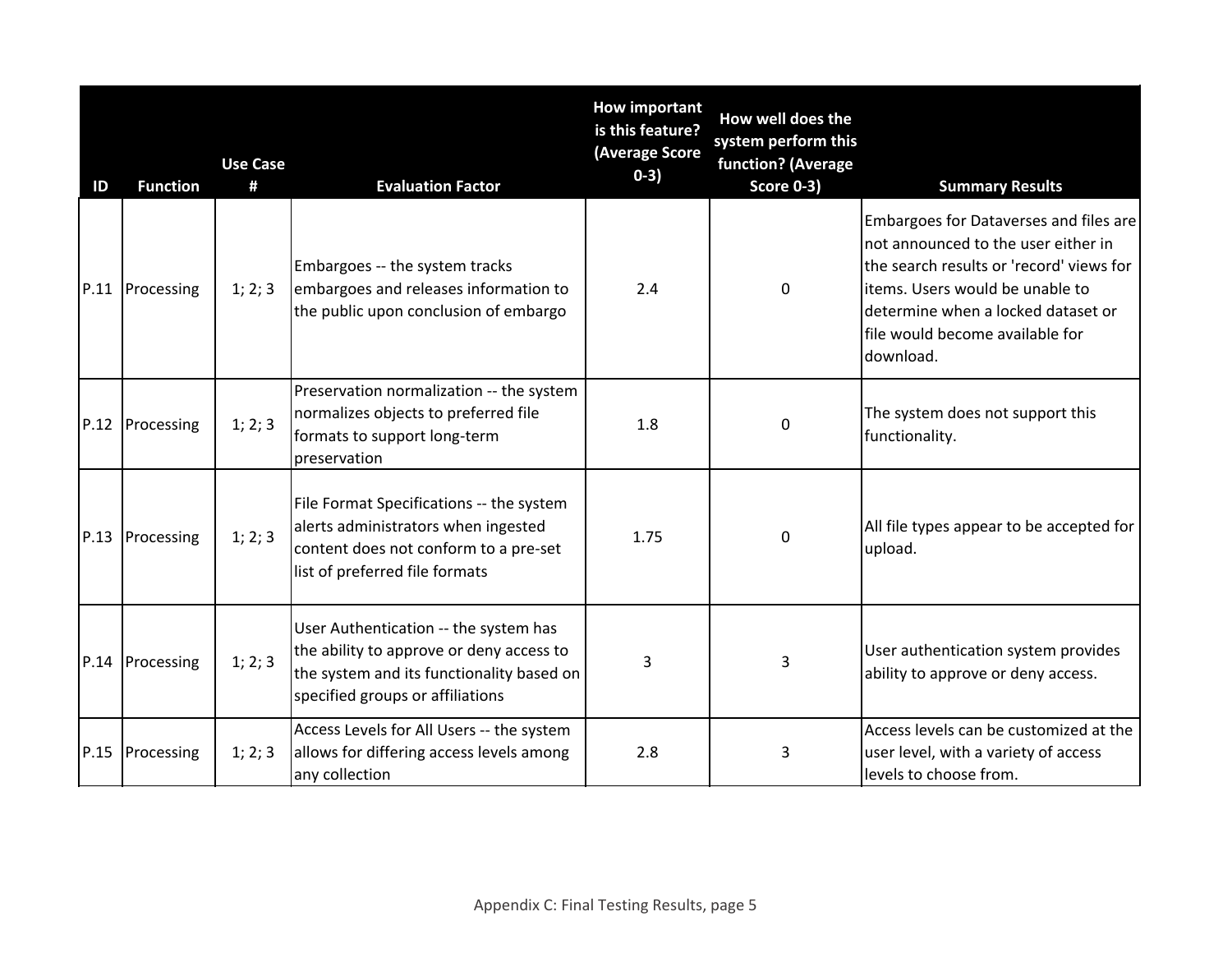| ID              | <b>Function</b> | <b>Use Case</b><br># | <b>Evaluation Factor</b>                                                                                                                                                                                                                                                                          | <b>How important</b><br>is this feature?<br>(Average Score<br>$0-3)$ | How well does the<br>system perform this<br>function? (Average<br><b>Score 0-3)</b> | <b>Summary Results</b>                                                                                                                                                                                                                     |
|-----------------|-----------------|----------------------|---------------------------------------------------------------------------------------------------------------------------------------------------------------------------------------------------------------------------------------------------------------------------------------------------|----------------------------------------------------------------------|-------------------------------------------------------------------------------------|--------------------------------------------------------------------------------------------------------------------------------------------------------------------------------------------------------------------------------------------|
| P <sub>16</sub> | Processing      | 1; 2                 | Administrative Metadata -- the system<br>automatically captures technical,<br>structural, rights, and preservation<br>metadata after ingest.                                                                                                                                                      | 3                                                                    | 1.75                                                                                | The system captures some technical<br>metadata, including file format, file<br>size, date of deposit, and the md5<br>checksum.                                                                                                             |
| C.1             | Curating        | $\overline{2}$       | Microblogging -- the sytem allows users<br>to communicate with team members<br>using a micro-blog interface                                                                                                                                                                                       | 1                                                                    | 0                                                                                   | Microblogging between team<br>members is not possible                                                                                                                                                                                      |
| C.2             | Curating        | $\overline{2}$       | To-Do Lists -- the sytem allows users to<br>generate to-do lists for team work on<br>active data projects                                                                                                                                                                                         | 0.8                                                                  | $\mathbf 0$                                                                         | The system does not support this<br>feature.                                                                                                                                                                                               |
| C.3             | Curating        | $\overline{2}$       | Collaborative Working Spaces -- the<br>system allows team leaders to share<br>active data with defined team members<br>so it can be revised by team                                                                                                                                               | 0.8                                                                  | 0                                                                                   | Realtime edits to files and datasets by<br>members of a working group are not<br>possible. Only creating new versions of<br>files.                                                                                                         |
| C.4             | Curating        | $\overline{2}$       | Access Levels for Teams-- the system<br>allows team leaders to establish differing<br>access levels for each team member                                                                                                                                                                          | 2.6                                                                  | 3                                                                                   | The system allows data ingester to<br>share unpublished data with others.                                                                                                                                                                  |
| A.1             | <b>Access</b>   | $\mathbf{1}$         | Linking from data set -- the system links<br>data set to grant number, ORCID, DOIs of<br>objects and related content (including<br>publications produced from the data),<br>data management plan, compliance plan,<br>researcher profile page, ETD handle<br>and/or others as we think about them | 3                                                                    | 2.5                                                                                 | The system links to a wide number of<br>associated documents and author<br>credentials, including ORCID, object<br>DOIs, grant numbers, ETD handles.<br>Does not link to author profile pages,<br>ETD handles, or Data Managment<br>Plans. |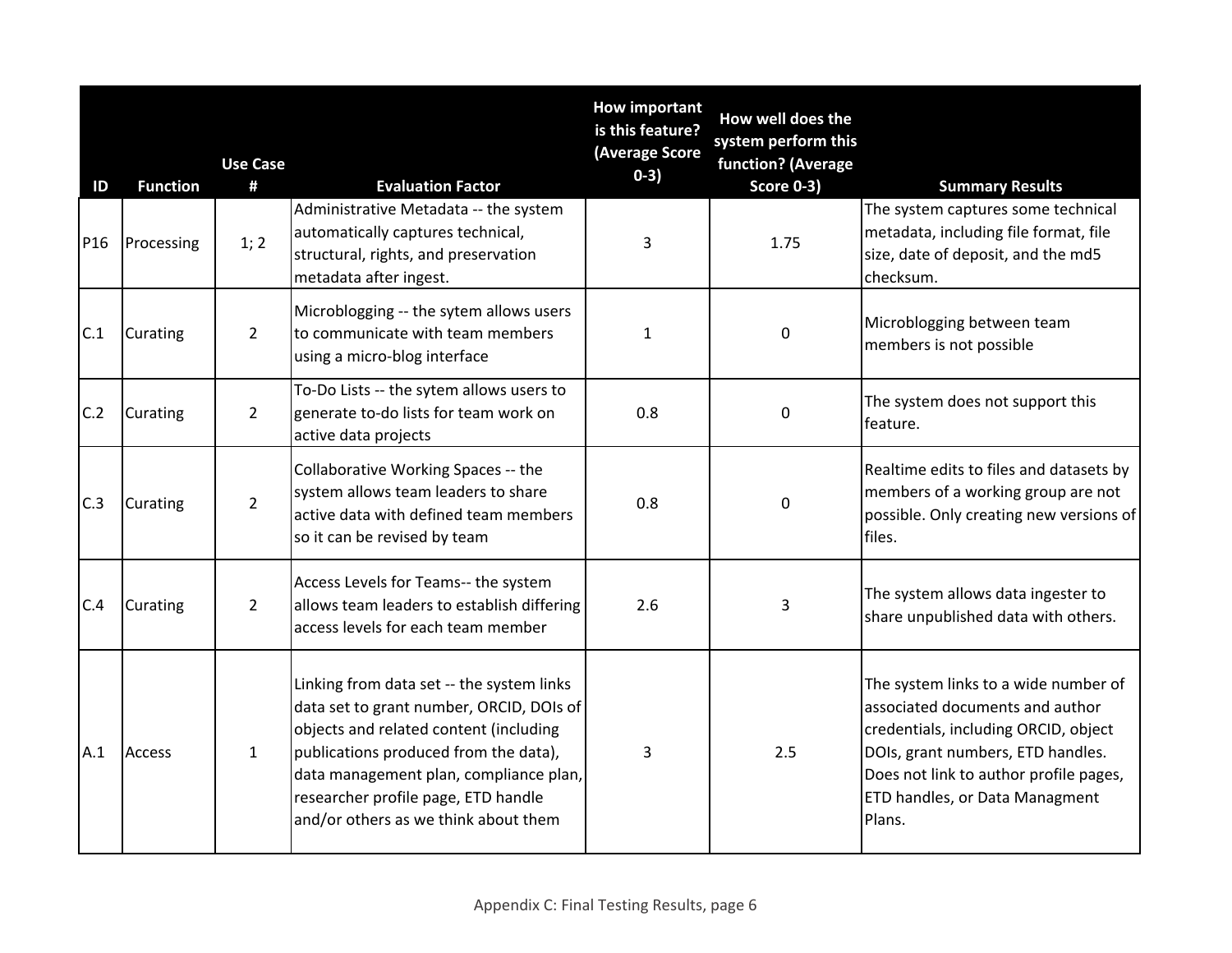| ID   | <b>Function</b> | <b>Use Case</b><br>#                                                                                                                                  | <b>Evaluation Factor</b>                                                                                                                                                        | <b>How important</b><br>is this feature?<br>(Average Score<br>$0-3)$ | How well does the<br>system perform this<br>function? (Average<br><b>Score 0-3)</b> | <b>Summary Results</b>                                                                                                                                            |
|------|-----------------|-------------------------------------------------------------------------------------------------------------------------------------------------------|---------------------------------------------------------------------------------------------------------------------------------------------------------------------------------|----------------------------------------------------------------------|-------------------------------------------------------------------------------------|-------------------------------------------------------------------------------------------------------------------------------------------------------------------|
| A.2  | <b>Access</b>   | 3                                                                                                                                                     | Metadata Reuse -- the system allows for<br>the export of data set metadata in<br>various outputs for reuse                                                                      | 2.6                                                                  | 0.5                                                                                 | The system has only a limited number<br>of metadata fields, associated with the<br>citation information of an object, that<br>can be exported.                    |
| A.3  | <b>Access</b>   | 3                                                                                                                                                     | Data Reuse Information -- the systems<br>provides user with contextual<br>information needed to reuse data.<br>Metadata provides ability to search for<br>individual variables. | 3                                                                    | $\overline{3}$                                                                      | Data consumers are provided with<br>both rich metadata as well as<br>operational reuse information, e.g., a<br>README file, at the discretion of the<br>inputter. |
| A.4  | Access          | 3                                                                                                                                                     | OAI Harvest -- the system exposes<br>metadata to OAI harvestors for<br>aggregation                                                                                              | 2.3                                                                  | $\overline{2}$                                                                      | <b>OAI-PMH</b> interface exists.                                                                                                                                  |
|      | A.5a Access     | Data Reuse -- the system allows for the<br>export of data in various outputs for<br>3<br>reuse (e.g. excel could be exported to csv<br>or vice versa) |                                                                                                                                                                                 | 1                                                                    | $\mathbf 0$                                                                         | The system does not allow end users<br>to select a file format of choice when<br>downloading data.                                                                |
| A.5b |                 |                                                                                                                                                       | Data Export -- the system allows for the<br>batch export of data                                                                                                                | 3                                                                    | $\Omega$                                                                            | The system does not support this<br>functionality.                                                                                                                |
| A.6  | <b>Access</b>   | 3                                                                                                                                                     | Search Engine Results -- the system<br>exposes metadata with popular search<br>engines (Google, Yahoo, MSN) to<br>increase discoverability                                      | 3                                                                    |                                                                                     | Unknown in this round of testing.                                                                                                                                 |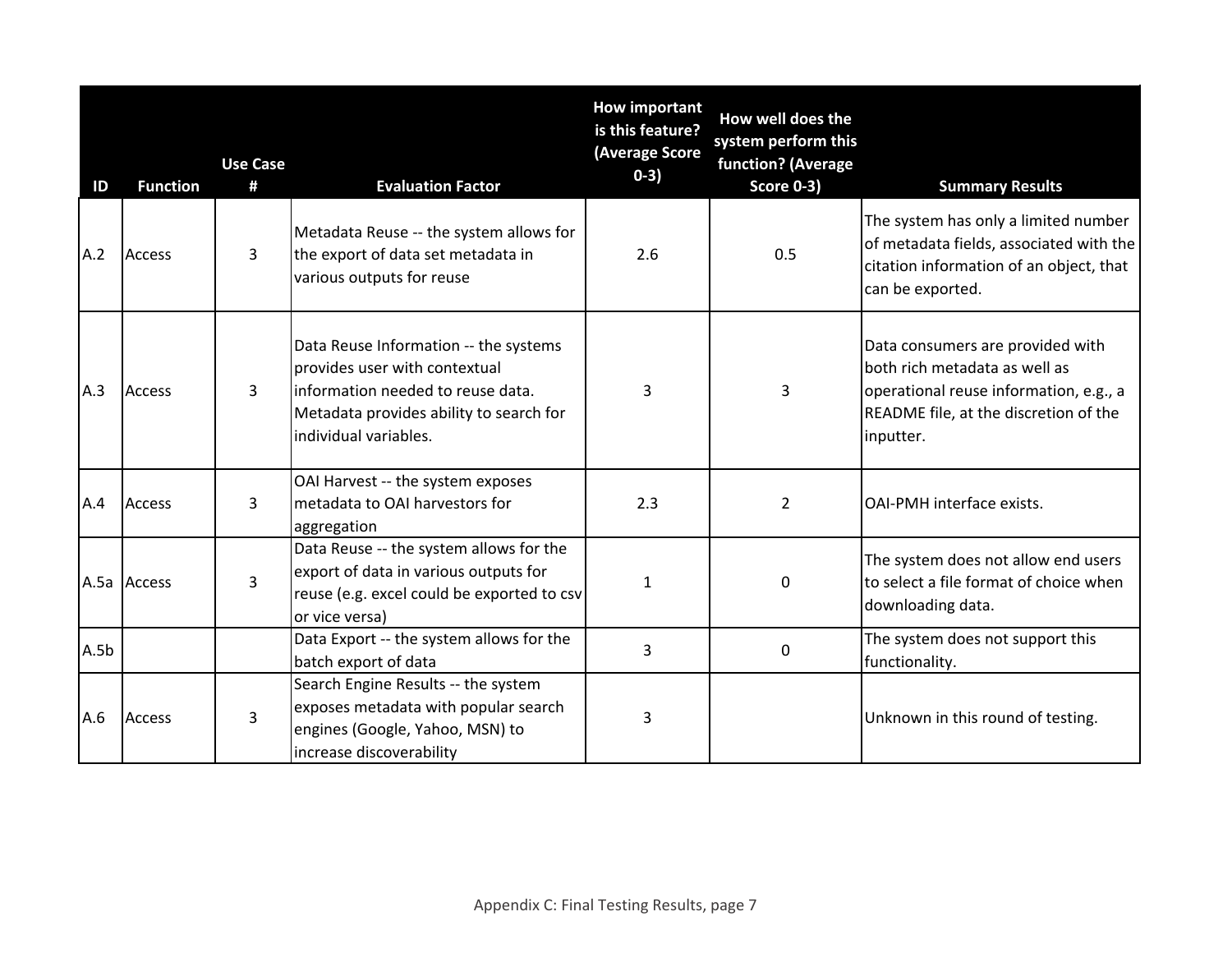| ID  | <b>Function</b> | <b>Use Case</b><br># | <b>Evaluation Factor</b>                                                                                                                            | <b>How important</b><br>is this feature?<br>(Average Score<br>$0-3)$ | How well does the<br>system perform this<br>function? (Average<br><b>Score 0-3)</b> | <b>Summary Results</b>                                                                                           |
|-----|-----------------|----------------------|-----------------------------------------------------------------------------------------------------------------------------------------------------|----------------------------------------------------------------------|-------------------------------------------------------------------------------------|------------------------------------------------------------------------------------------------------------------|
| A.7 | Access          | 3                    | Social Media -- the system interoperates<br>with popular social media outlets<br>(Facebook, Twitter, Research Gate?) to<br>increase discoverability | 1.2                                                                  | 2.6                                                                                 | The system integrates with Facebook,<br>Google Plus, and Twitter.                                                |
| A.8 | Access          | 1; 2                 | Accessibility -- the system's access<br>interface complies with ADA regulations.                                                                    | 2.8                                                                  |                                                                                     | Fireyes found problems in header and<br>footer common to all pages.                                              |
| A.9 | <b>Access</b>   | 1; 2; 3              | Licensing Terms -- the system articulates<br>the licensing terms associated with data<br>sets                                                       | 3                                                                    | 3                                                                                   | The system provides licensing<br>information for data ingested into the<br>repository. The default value is CCO. |
|     | A.10 Access     | 1; 3                 | API -- The repository has an open API<br>allowing stakeholders to create new<br>interfaces or reports with metadata.                                | 2.75                                                                 | 3                                                                                   | The repository has an open API<br>allowing stakeholders to create new<br>interfaces or reports with metadata     |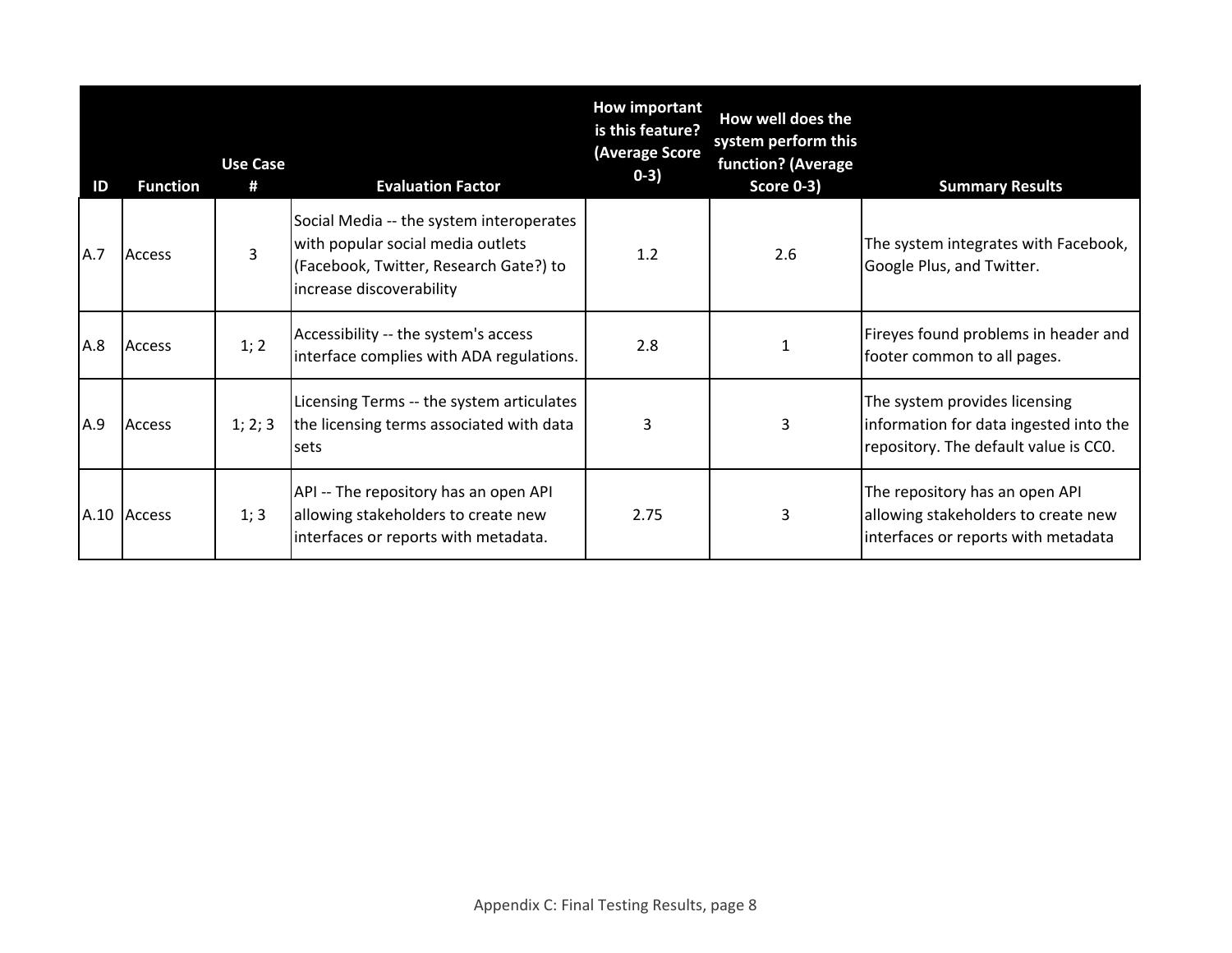| ID | <b>Function</b> | <b>Use Case</b><br># | <b>Evaluation Factor</b>                                                                                                                                                                                                                                                                                                                                                                                                                                                                                                                                                                                                                                                                                                                                | <b>How important</b><br>is this feature?<br>(Average Score<br>$0-3)$ | How well does the<br>system perform this<br>function? (Average<br><b>Score 0-3)</b> | <b>Summary Results</b>                                  |
|----|-----------------|----------------------|---------------------------------------------------------------------------------------------------------------------------------------------------------------------------------------------------------------------------------------------------------------------------------------------------------------------------------------------------------------------------------------------------------------------------------------------------------------------------------------------------------------------------------------------------------------------------------------------------------------------------------------------------------------------------------------------------------------------------------------------------------|----------------------------------------------------------------------|-------------------------------------------------------------------------------------|---------------------------------------------------------|
|    | A.11 Access     | 1; 2; 3              | Disclaimer -- the system articulates<br>appropriate uses of the data; it absolves<br>the data creator from responsibility if<br>data is used illegally or inappropriately.<br>Example: "In no event shall City of<br>Redmond become liable to users of<br>these data, or any other party, for any<br>loss or damages, consequential or<br>otherwise, including but not limited to<br>time, money, or goodwill, arising from<br>the use, operation or modification of the<br>data. In using these data, users further<br>agree to indemnify, defend, and hold<br>harmless City of Redmond for any and all<br>liability of any nature arising out of or<br>resulting from the lack of accuracy or<br>correctness of the data, or the use of the<br>data." | 1                                                                    | 3                                                                                   | Ability to include this information<br>exists.          |
|    | A.12 Access     |                      | Embargo -- For data sets indended to be<br>released to the public, the system should<br>stipulate embargo information to the<br>user.                                                                                                                                                                                                                                                                                                                                                                                                                                                                                                                                                                                                                   | 2.5                                                                  | 0                                                                                   | Does not stipulate embargo<br>information to end users. |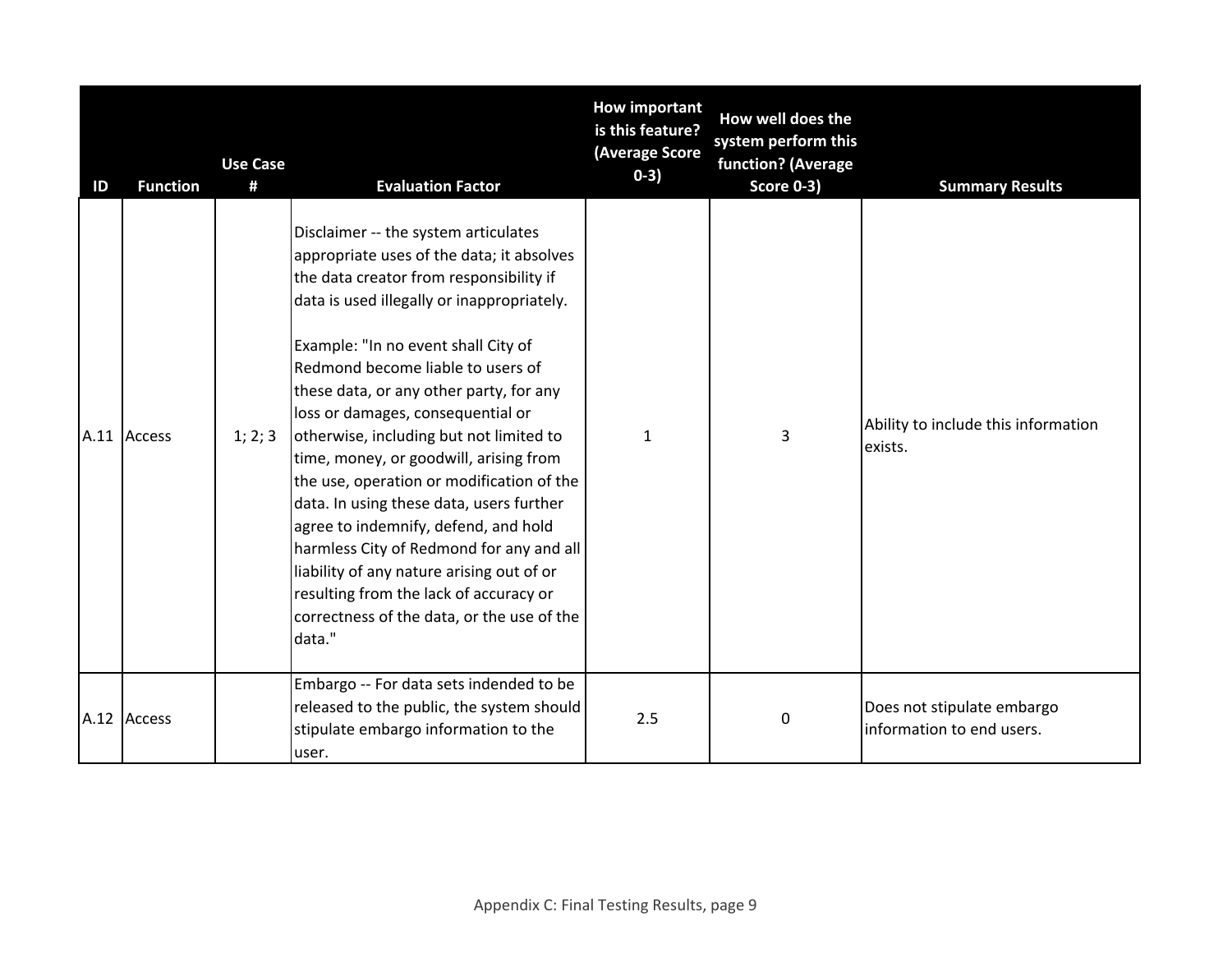# **Appendix D: Public Access Mandates of U.S. Federal Agencies**

In a memo<sup>1</sup> released by the Office of Science and Technology Policy (OSTP) on February 22, 2013, each Federal agency with over \$100 million in annual conduct of research and development expenditures was directed to develop a plan to support increased public access to the results of research funded by the Federal Government. This included any results published in peer-reviewed scholarly publications that are based on research that directly arises from Federal funds, as defined in relevant OMB circulars (e.g., A‐21and A‐11).

A major impetus behind the TDL data repository working group was to design a community tool that could support TDL member institutions responding to the needs of their researchers for access to an institutional data repository.

| Agency            | <b>Article Solution (A)</b>                                         | <b>Maximum</b>         | Data Solution (D)                                                                                |
|-------------------|---------------------------------------------------------------------|------------------------|--------------------------------------------------------------------------------------------------|
|                   |                                                                     | <b>Embargo Period</b>  |                                                                                                  |
| <b>AHRQ</b>       | PubMed Central (PMC)                                                | 12 months              | Commercial repository, yet to be named <sup>3</sup>                                              |
| ASPR <sup>4</sup> | <b>PMC</b>                                                          | 12 months              | Scientific data repositories, data.gov data registry <sup>2</sup>                                |
| CDC <sup>3</sup>  | CDC Stacks, using NIHMS<br>submission system                        | 12 months              | Multiple solutions + data registry                                                               |
| <b>DOD</b>        | Defense Technical<br>Information Center (DTIC)                      | 12 months              | No specific solution <sup>2</sup>                                                                |
| <b>DOE</b>        | Public Access Gateway for<br>Energy and Science (PAGES)             | 12 months              | Varies by office <sup>2</sup>                                                                    |
| <b>DOT</b>        | N/A                                                                 | N/A                    | To be released                                                                                   |
| FDA <sup>3</sup>  | <b>PMC</b>                                                          | 12 months              | Disciplinary data repositories, where available <sup>2</sup>                                     |
| <b>NASA</b>       | NASA branded PMC portal                                             | 12 months              | NASA archives, or other repository <sup>2</sup>                                                  |
| <b>NIST</b>       | <b>PMC</b> interface                                                | 12 months <sup>5</sup> | EDI registry of datasets, Developing a Common<br>Access infrastructure <sup>2</sup>              |
| NIH <sup>3</sup>  | <b>PMC</b>                                                          | 12 months              | Multiple solutions + Data Discovery Index                                                        |
| <b>NOAA</b>       | <b>NOAA</b> Institutional<br>Repository, using CDC<br><b>Stacks</b> | 12 months              | Multiple solutions short term + NOAA Data Centers<br>for data "worthy" of long term preservation |
| <b>NSF</b>        | <b>PAGES</b>                                                        | 12 months              | An "appropriate repository" <sup>2</sup>                                                         |
| <b>USDA</b>       | USDA public access archive<br>system (PubAg)                        | 12 months              | USDA registry of datasets, other repository options <sup>2</sup>                                 |
| <b>USAID</b>      | N/A                                                                 | N/A                    | USAID repository: Development Data Library, or<br>other                                          |
| VA                | <b>PMC</b>                                                          | 12 months              | Partner with HHS, NIH, FDA, and DoD on "effective<br>mechanisms" <sup>2</sup>                    |

#### **Summary Table of Agencies' Public Access Policies2**

 $\overline{a}$ 

<sup>&</sup>lt;sup>1</sup> https://www2.icsu-wds.org/files/ostp-public-access-memo-2013.pdf

<sup>&</sup>lt;sup>2</sup> Adapted from Columbia University Libraries, http://scholcomm.columbia.edu/open-access/public-access-mandates-forfederally‐funded‐research/

<sup>&</sup>lt;sup>3</sup> Will require data management plans (DMPs)

<sup>&</sup>lt;sup>4</sup> Exploring a data commons solution through HHS auspices. Additionally, data management costs may be included in the budget.

<sup>&</sup>lt;sup>5</sup> NIST reserves right to shorten or extend the embargo period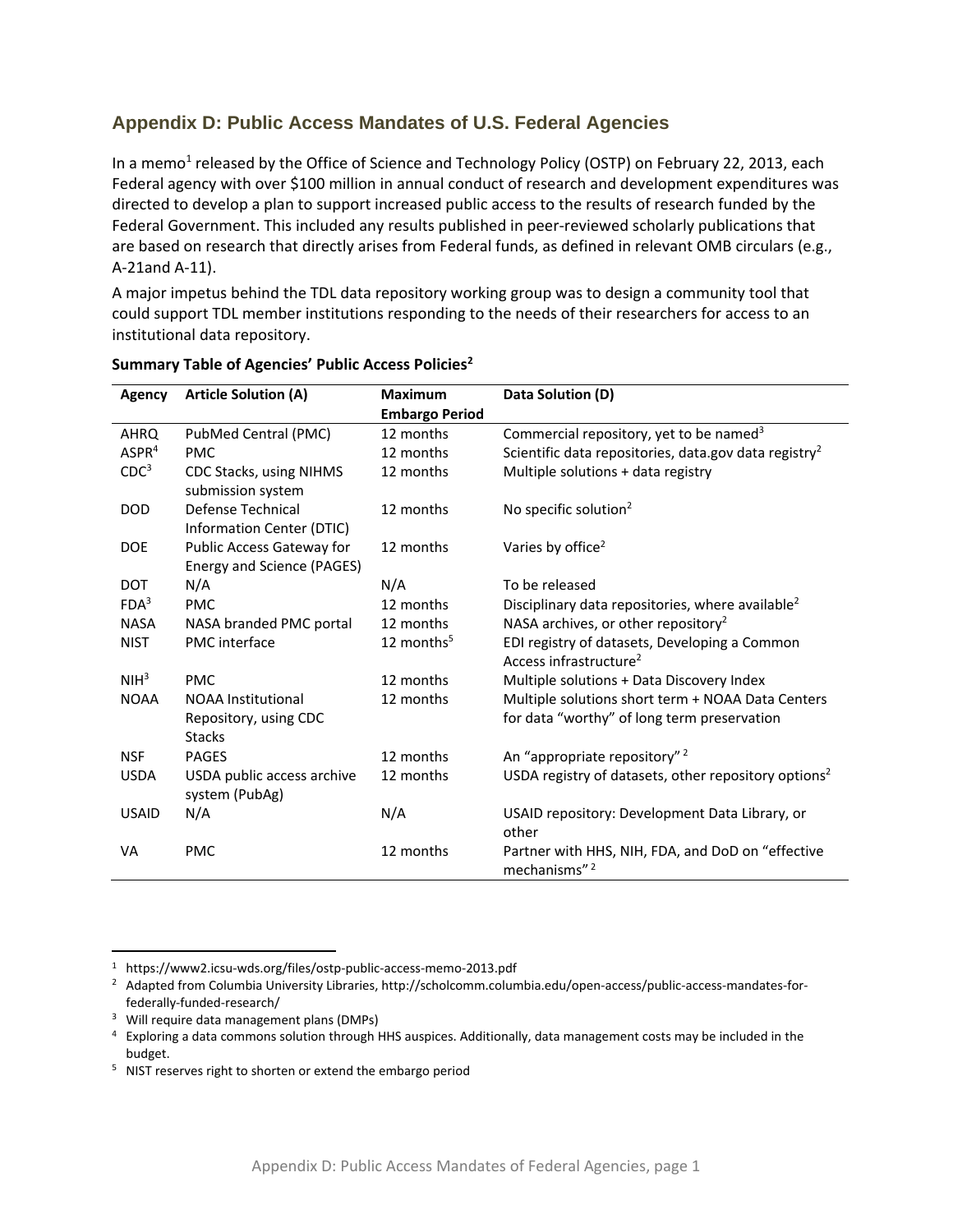# **Specific Policies of Public Access Mandates from Federal Agencies**

### **Agency for Healthcare Research & Quality (AHRQ)**

Implementation plan: http://www.ahrq.gov/funding/policies/publicaccess/index.html

**(A)** Authors will be required to deposit publications in the PubMed Central database.

**(D)** DMP required. Data will be submitted to a commercial repository.

#### **Assistant Secretary for Preparedness and Response (ASPR)**

Implementation Plan: http://www.phe.gov/Preparedness/planning/science/Pages/AccessPlan.aspx

**(A)** Authors will be required to deposit publications in the PubMed Central database.

**(P)** DMP required. In‐scope digital scientific data sets resulting from research projects must be deposited in a recognized scientific data repository capable of long‐term preservation of the data and open access to the public within 30 months from the creation of the data set or upon publication of a peer reviewed publication based on the data set, whichever is sooner. Additionally, a metadata document for the data, using common core metadata, must be submitted to ASPR, and will be made publicly available on data.gov, and other appropriate sharing locations such as phe.gov. Also, new awards will not be given unless terms of previous awards are met, including the conditions detailed in data sharing and management plans.

#### **Center for Disease Control**

Implementation Plan: http://www.cdc.gov/od/science/docs/Final‐CDC‐Public‐Access‐Plan‐Jan‐ 2015\_508‐Compliant.pdf

**(A)** Authors must submit final, peer‐reviewed journal manuscripts to the CDC Stacks repository using the National Institute of Health Manuscript Submission (NIHMS) system, upon acceptance of the manuscript.

**(D)** DMP required (Appendix B of the above linked document, will eventually be electronically fillable). Minimal data must be released at the time of article publication, with more detailed data released according to CDC standard research data release timeline; all data intended for release, regardless of publication, should be made accessible within 30 months of the end of data collection. Researchers should use the repositories available to them, including the National Center for Health Statistics (NCHS) or CDC WONDER; other options are under development.

# **Department of Defense (DOD)**

Implementation plan: http://dtic.mil/dtic/pdf/PublicAccessMemo2014.pdf

**(A)** Authors must submit final, peer‐reviewed journal manuscripts to the Defense Technical Information Center (DTIC) system upon acceptance for publication.

**(D)** DMP required. Digitally formatted scientific data sets should be stored and publicly accessible to search, retrieve, and analyze; publicly releasable primary data, samples, and other supporting materials created or gathered in the course of work should be publicly accessible at no more than incremental cost and within a reasonable time.

# **Department of Energy (DOE)**

Implementation plan: http://energy.gov/sites/prod/files/2014/08/f18/DOE\_Public\_Access Plan\_FINAL.pdf

**(A)** Discoverability and access to version of record publications will be made possible through the portal and search interface tool, the Public Access Gateway for Energy and Science (PAGES), and in cases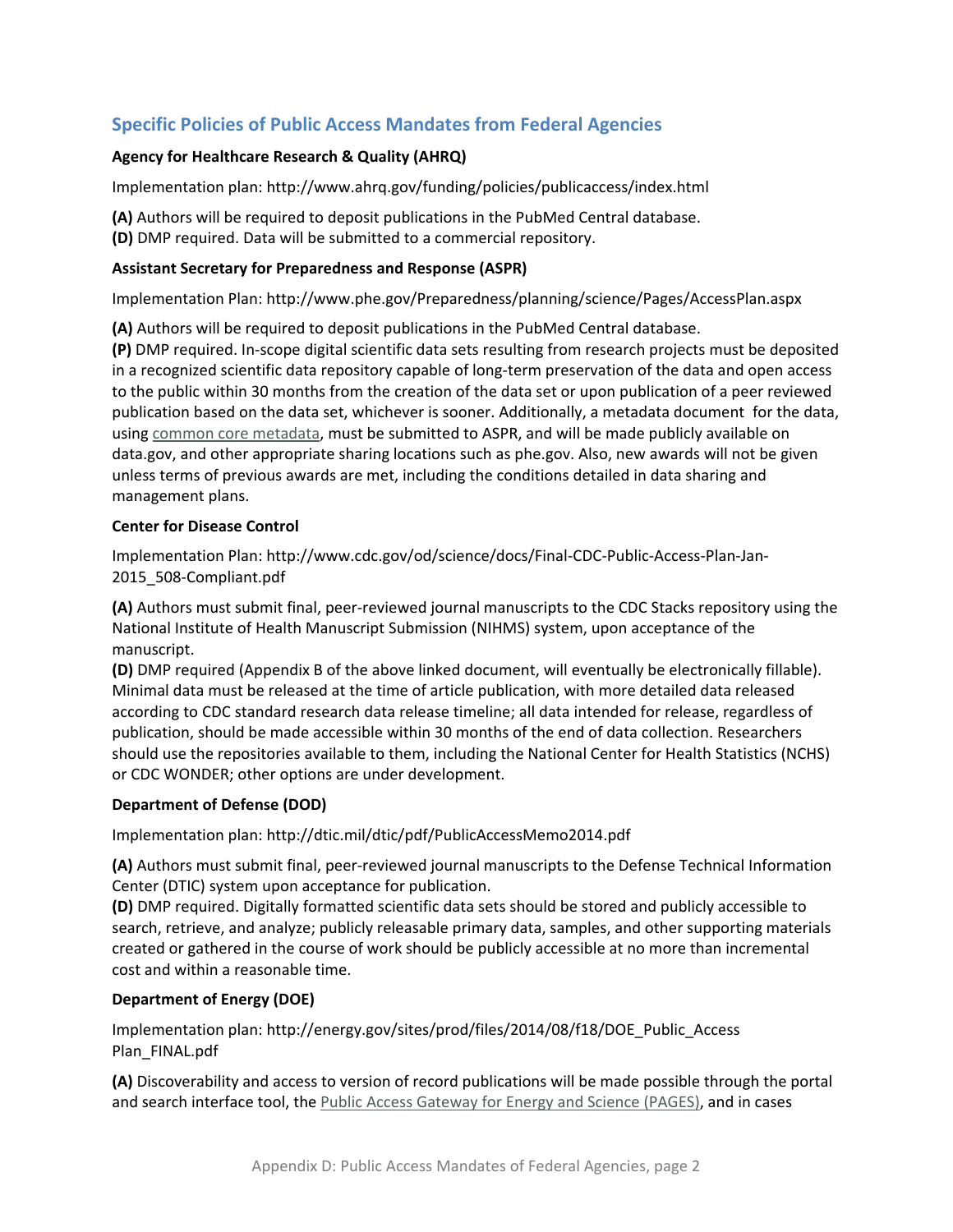where the publisher-hosted version of record is not publicly accessible, the DOE will provide access to accepted manuscripts in publicly accessible repositories, of which the DOE's OSTI repository may be one. **(D)** DMP required (templates). Different offices will have different requirements for storage and public access link, notably the EERE which has not yet released its requirements.

### **Department of Transportation (DOT)**

Planning phase: http://www.transportation.gov/open/plan‐chapter3#sec3‐2‐1

**(A)** This document does not address publication of major research findings.

**(D)** A plan for data is to be released in early 2015, with a target implementation of October 2015.

#### **Food and Drug Administration (FDA)**

Implementation plan: http://www.dot.gov/open/plan‐chapter3#sec3‐2‐1

**(A)** Authors will be required to deposit final peer‐reviewed versions of articles in the PubMed Central database.

**(D)** DMP required. Researchers are expected to make data accessible in discipline specific repositories, where available, at the time of article publication.

#### **National Aeronautics and Space Administration (NASA)**

Implementation plan:

http://science.nasa.gov/media/medialibrary/2014/12/05/NASA\_Plan\_for\_increasing\_access\_to\_results of federally funded research.pdf

**(A)** Publications will be made available through a NASA‐branded portal to the National Institute of Health's PubMed Central ® (PMC) platform, following the NASA‐sponsored author's submission of an exact copy of the as-accepted manuscript or the publisher-transmitted copy of the Version of Record. **(D)** DMP required. The requirement for public access to sharable data may be met by including data with the publication as supplementary material, through NASA archives, or through other means, and means of access should be indicated in the published article.

# **National Institutes of Health**

Implementation Plan: http://grants.nih.gov/grants/NIH‐Public‐Access‐Plan.pdf

**(A)** Authors must submit final, peer‐reviewed journal manuscripts to PMC.

**(D)** DMP required. While data may be deposited in any of the many already existing public repositories, using community standards of data collection and description, NIH is also funding the development of a data discovery index, and will continue to explore the development of a data commons.

# **National Institute of Standards and Technology**

Implementation Plan: http://www.nist.gov/data/ – as applied to unclassified research projects

**(A)** Authors must submit either the version of record or the final accepted peer‐reviewed manuscript upon acceptance for publication, plus the associated public access archive system metadata through NIST's PMC interface, all of which should be publicly available within 12 months of publication, although NIST reserves the right to shorten or lengthen this embargo period.

**(D)** AN 'effective' DMP is required, which should address all digital data as defined by OMB Circular A‐ 110, and explicitly address data that will support publications. Under the guidance provided in theProject Open Data component of OMB memorandum M‐13‐13, metadata for existing data should conform to the schema posted at https://project-open-data.cio.gov/ and be submitted to the NIST Enterprise Data Inventory (EDI), which is visible at http://www.data.gov. NIST will continue to "track and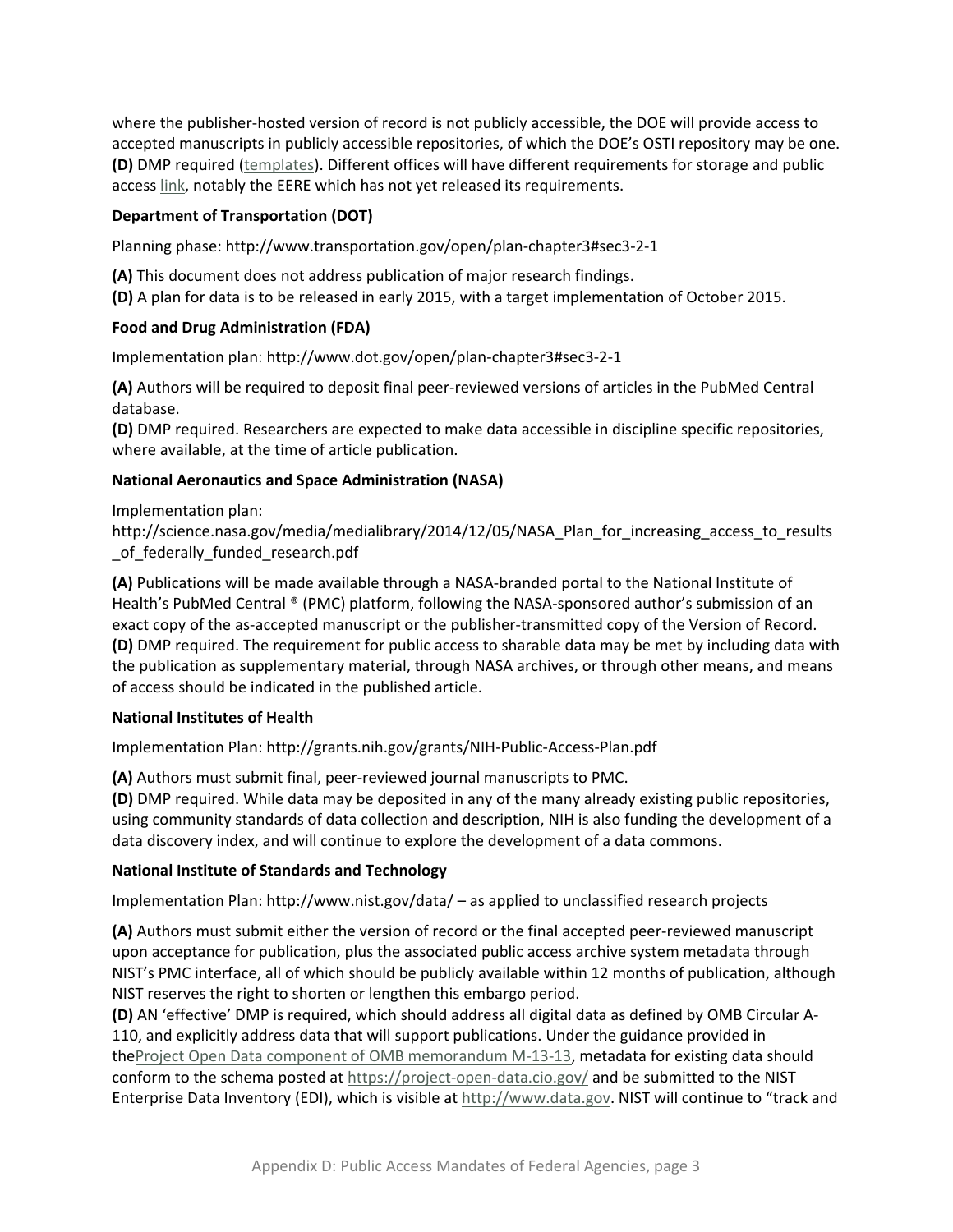respond to changes in digital technologies" as it develops the Common Access Platform (CAP) for data distribution. Data should be made available 12 months following publication of the associated article.

### **National Oceanic and Atmospheric Administration (NOAA)**

Implementation Plan:

http://docs.lib.noaa.gov/noaa\_documents/NOAA\_Research\_Council/NOAA\_PARR\_Plan\_v5.04.pdf

**(A)** Authors must submit the final accepted peer‐reviewed manuscript, in an accessible format, upon acceptance for publication to the NOAA Institutional Repository. These materials must be made publicly and freely available within 12 months.

**(D)** Data Sharing Plan will be required. Data refers to "digitally formatted scientific data resulting from unclassified research supported wholly or in part by Federal funding;" numerical model outputs and software or tools required to ingest or read data in the formats offered are included in this definition. Data must be made available with article publication for supporting data, or within one year of collection for other data. NOAA will employ short term access solutions such as SHARE and participation in developing an interagency Research Data Commons based on FAIR principles in addition to long term preservation at NOAA data centers.

#### **National Science Foundation (NSF)**

Implementation Plan:

http://www.nsf.gov/pubs/2015/nsf15052/nsf15052.pdf Summary: http://www.nsf.gov/pubs/2015/nsf1 5051/nsf15051.pdf

**(A)** Authors must submit either the version of record or the final accepted peer‐reviewed manuscript to the DOE's Public Access Gateway for Energy and Science (PAGES) repository in PDF/A format that should be available for download, reading, and analysis free of charge no later than 12 months after initial publication, with machine‐readable metadata available at initial publication.

**(D)** A 2‐page DMP is required. "All data resulting from the research funded by the award, whether or not the data support a publication, should be deposited at the appropriate repository as explained in the DMP."

# **US Agency for International Development (USAID)**

Implementation Plan: N/A

# **(A)** N/A

**(D)** http://www.usaid.gov/sites/default/files/documents/1868/579.pdf Section 579.3.3.: The Development Data Library (DDL) is one part of the strategy to increase public access to data. Researchers may submit data to DDL, or if it is submitted to another repository, they "must submit a notice to the DDL, providing details on where and how to access the data, in accordance with the instructions found at www.usaid.gov/data." (http://blog.usaid.gov/2014/10/announcing-usaids-opendata‐policy/)

# **US Department of Agriculture (USDA)**

Implementation plan: http://www.usda.gov/documents/USDA‐Public‐Access‐Implementation‐Plan.pdf

**(A)** Effective January 2016, authors of publications accepted for publication on or after this date will submit to the USDA public access archive system (PubAg) all final peer‐reviewed journal manuscripts once the manuscript is accepted for publication, or the final published article, provided the author has the right to submit the published version.

**(D)** Phased approach, with mainstream implementation targeted for 2016‐2017 and DMPs to be